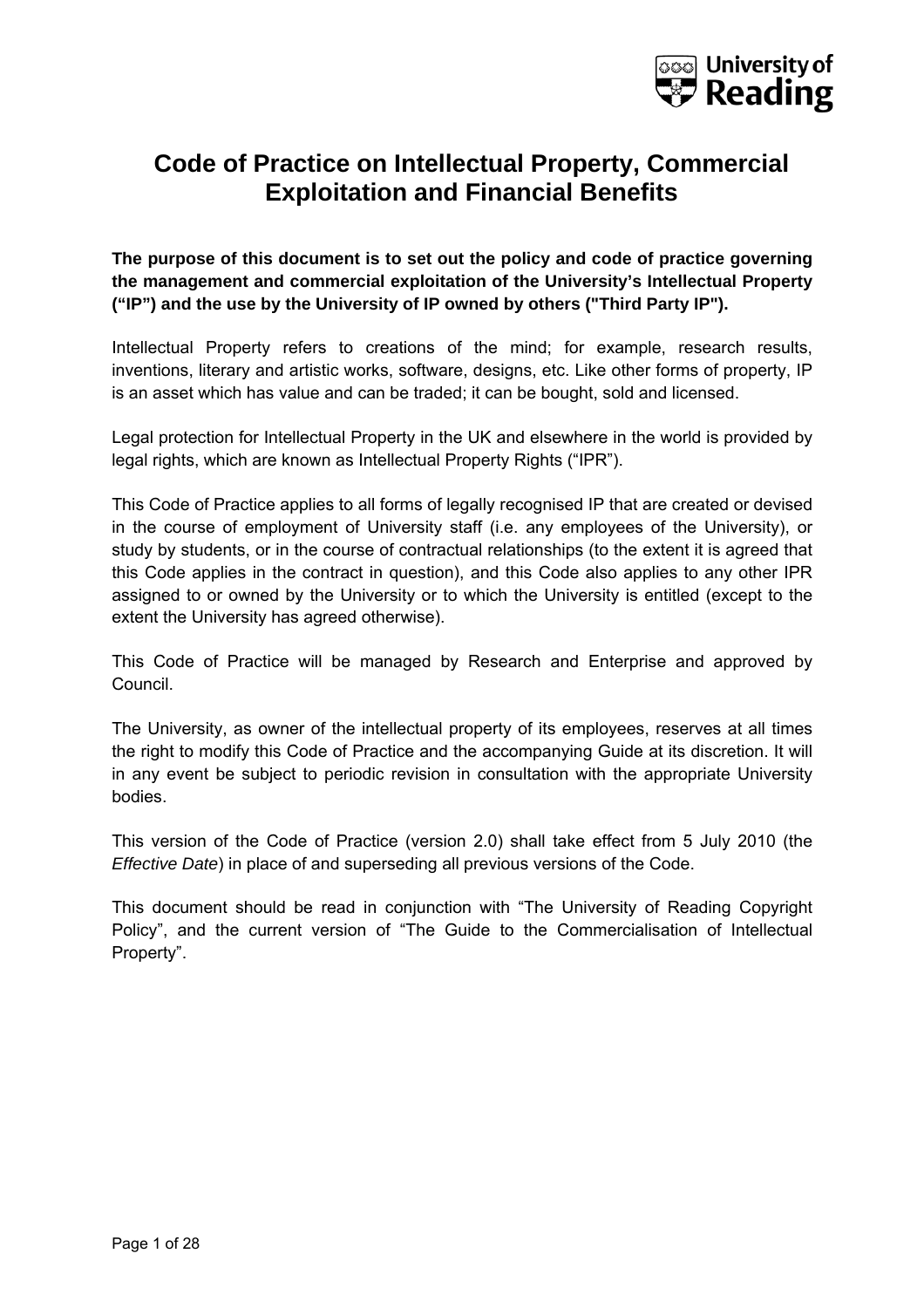## **Revision History**

| Version | Author     | Date                | Comments                                                                                                                                                                                                                            |
|---------|------------|---------------------|-------------------------------------------------------------------------------------------------------------------------------------------------------------------------------------------------------------------------------------|
| 1.0     | Sue O'Hare | 7 April 2005        | Approved by Council 18 March 2005 and<br>issued                                                                                                                                                                                     |
| 1.1     | Sue O'Hare | 30 March<br>2007    | Revenue and equity sharing sections<br>redrafted by Blake Lapthorn Tarlo Lyons<br>to accommodate the strategic partnership<br>with ANGLE plc.<br>Approved by Council 23 March 2007 and<br>issued with effect as of that date.       |
| 1.2     | Liz Kirby  | 17 December<br>2008 | Revenue and equity sharing sections<br>redrafted by Blake Lapthorn to reflect the<br>termination of the strategic partnership<br>with ANGLE plc.<br>Approved by Council 17 December 2008<br>and issued with effect as of that date. |
| 2.0     | Liz Kirby  | 16 June 2010        | Revised version approved by Council 5<br>July 2010 and issued with effect as of that<br>date.                                                                                                                                       |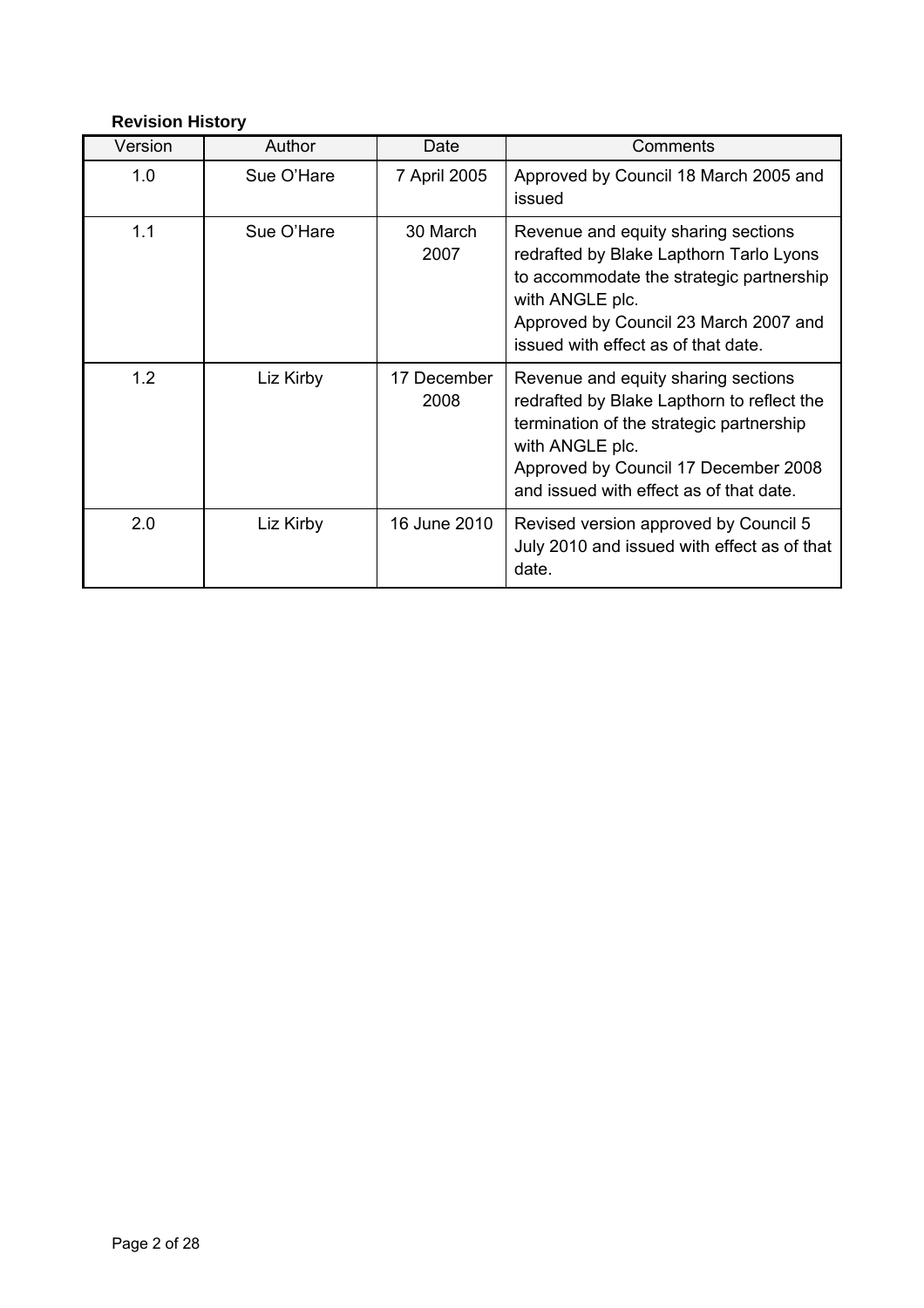# **Contents**

- 1. Preamble
- 2. Objectives
- 3. Policy Statement
- 4. Scope and Coverage
- 5. Ownership and Use of IP for Staff, Students and others
- 6. Ownership and use of IP resulting from work funded by Third Parties or Consultancy
- 7. Ownership and use of some specific types of IP
	- Teaching and Learning Materials
	- Software
	- Databases
	- Materials
	- Theses and Dissertations
	- Scholarly Works
- 8. Discretion to Assign/Licence back
- 9. Using IP Belonging to a Third Party
- 10. Confidential Information
- 11. Revenue Sharing
- 12. Employee participation in the commercialisation of IP
- 13. Obligations and Responsibilities
- 14. On Leaving the University
- 15. Death
- 16. Dispute resolution

## **Annexes**

- **Annex 1.** Distribution of income and shares arising from the commercialisation of University IP
- **Annex 2.** Definitions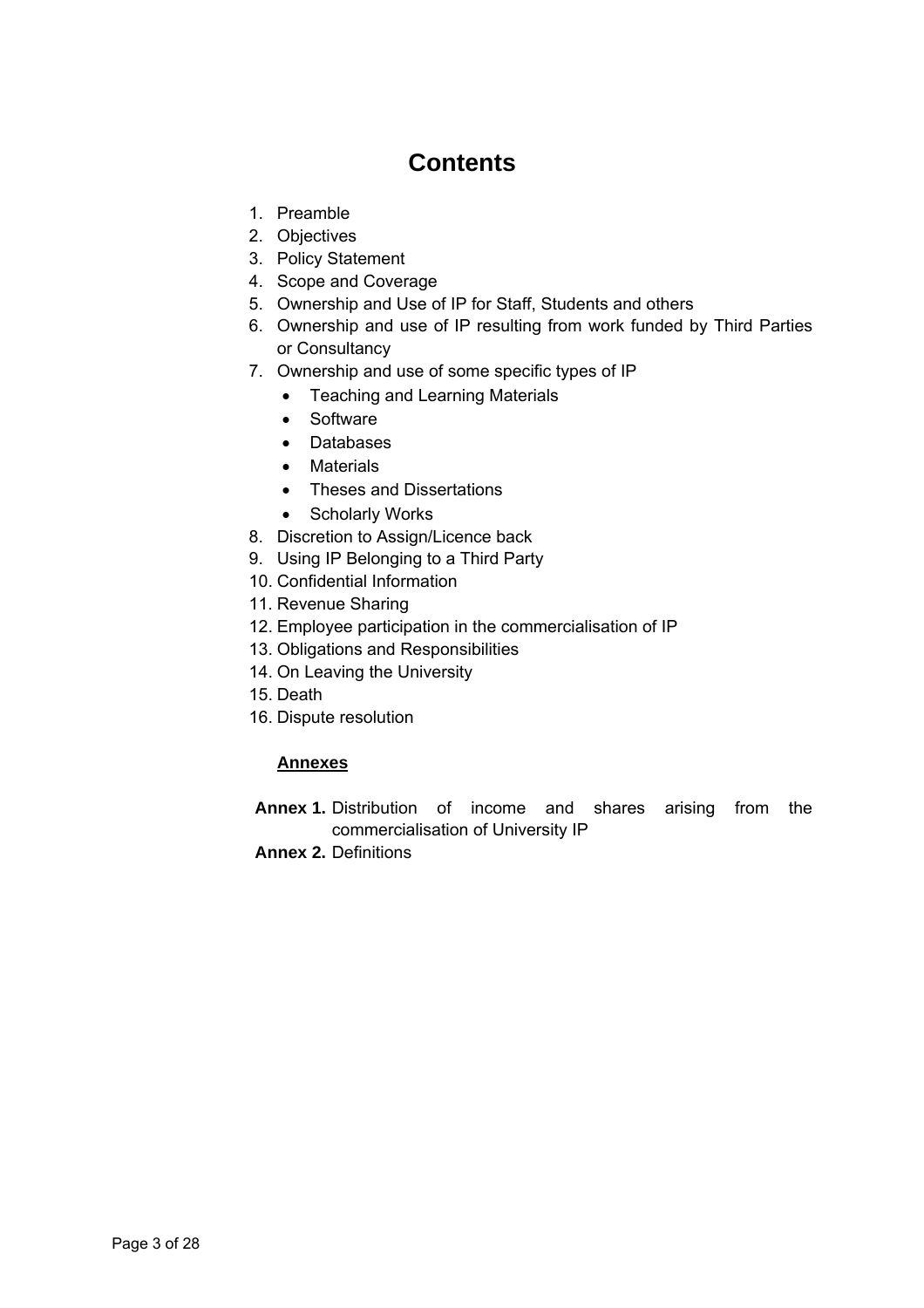## 1. **Preamble**

The University is committed to the widespread dissemination and use of the results of its research and other activities, which generate Intellectual Property, through both publication and commercial exploitation as appropriate. Intellectual Property is an asset that may have commercial value. The University has a responsibility to ensure that IP is managed effectively for the benefit of the University as a whole, the creators of the IP and its funders, and to respect the rights of third parties when using third party IP.

## 2. **Objectives**

The purpose of this document is to set out the policy and code of practice governing the management and commercial exploitation of the University's intellectual property, and the use of third party IP in order to:

- clarify:
	- o ownership criteria for IP
	- o rights and obligations of all parties
	- o roles and responsibilities in relation to the management and use of IP
	- $\circ$  the use of third party IP, so as to avoid infringing the rights of others
- specify:
	- o the code of practice when dealing with IP
	- o distribution of revenue or equity resulting from IP commercialisation

## 3. **Policy Statement**

It is the policy of the University that:

- 3.1. The product of work carried out with the benefit of the University environment, which includes facilities, resources, expertise and intellectual assets, constitutes intellectual property which should be owned, protected and used by the University for the general good of the whole University community and for the benefit of society.
- 3.2. The University should protect and exploit its intellectual property by the most appropriate means, whilst safeguarding academic dissemination, in order to enhance the reputation and resources of the University, to encourage innovation and to provide new educational opportunities.
- 3.3. The University should meet its obligations to the funders of research, including where required the management and commercialisation of the results of the research.
- 3.4. The University should not infringe the rights of others who own and control Intellectual Property.
- 3.5. The University should make provision to recognise and reward persons, through professional development or financial reward, who create work within the University that generates a commercial return.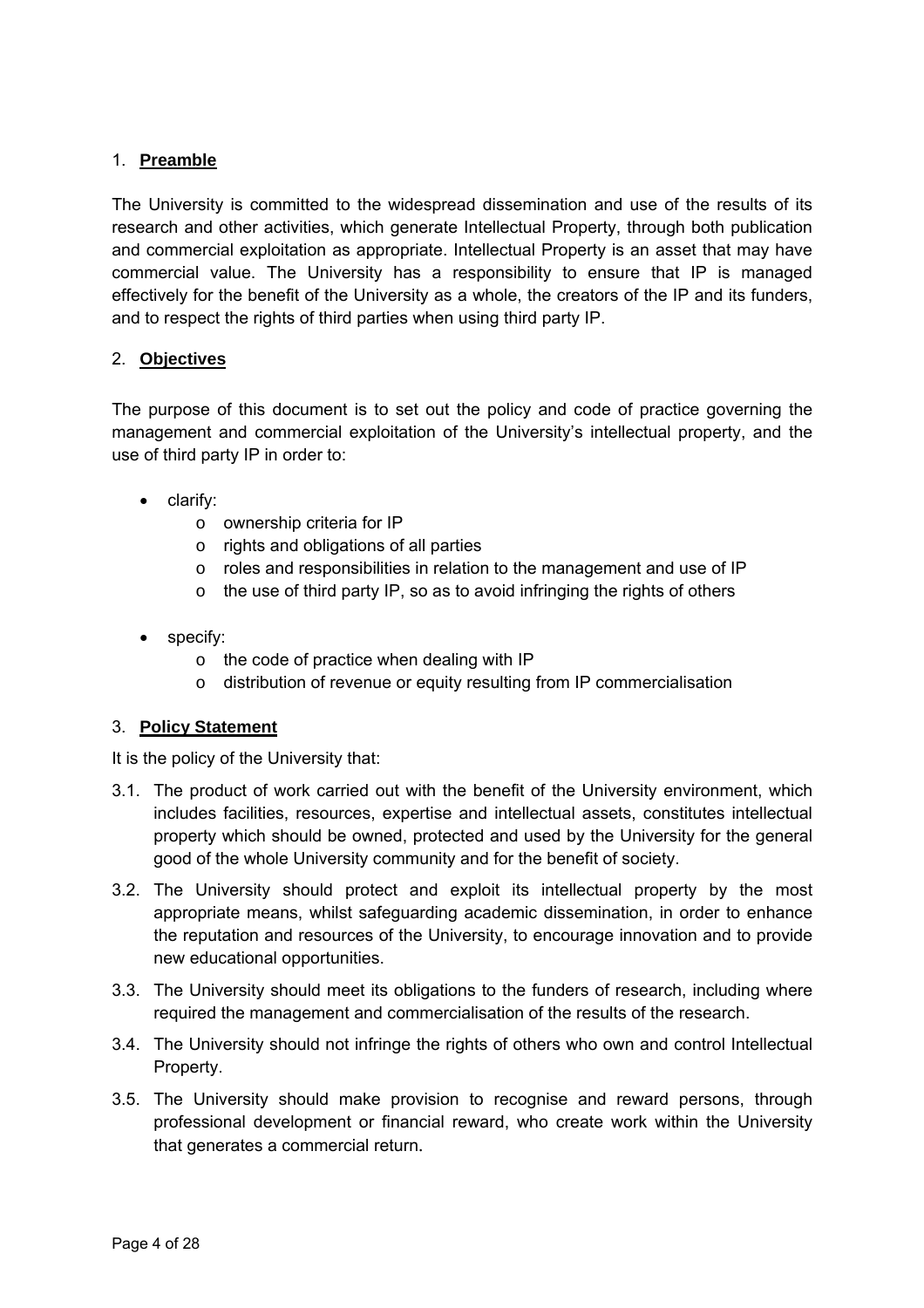## **4. Scope & Coverage**

This Code of Practice is concerned with the management and use of IP owned by, and/or created within the University, be it in research, teaching, commercialisation or other activities. It is also concerned with the use of third party IP, to ensure freedom of use for the University's activities. The policy statements are above. This Code of Practice is designed to implement these policy statements.

- 4.1 This Code of Practice covers all IP owned or managed by the University, where
	- 4.1.1 the IP has been created by a person as part of their employment by the University in circumstances where the law presumes ownership to the employer, or the ownership has been assigned as part of the employment contract. For the avoidance of doubt this covers all IP in Teaching and Learning materials produced by staff in connection with their employment;
	- 4.1.2 the IP has been created under a contract or grant agreement in which the ownership of new (foreground) IP is agreed to be (wholly or partially) with the University;
	- 4.1.3 the IP has been created by an organisation or individual under contract to the University, in which the IP (wholly or partially) is assigned to the University as part of the contract and it is agreed that the Code will apply; or
	- 4.1.4 the IP owner has assigned his/her rights in the IP to the University or the University is otherwise entitled to the IP (except where the University agrees otherwise).
- 4.2 This Code of Practice covers all persons connected with the University who use the University's resources and facilities. For the avoidance of doubt this includes full or part-time staff, students, visiting researchers and academics. The Code also applies to all persons who have signed an agreement with the University whereby they have agreed to be bound by it.
- 4.3 This Code of Practice will clarify exceptions, where the University has no claim, or chooses not to make any claim, on IP.
- 4.4 The University as a whole is a large user of third party copyright materials for teaching, learning and research, and there is a specific policy for copyright materials or works used within the scope of University activity ("The University of Reading Copyright Policy"). The Copyright Policy forms part of the University's Information Strategy and operates as part of the Information Management Policy. Some elements of the Copyright Policy are included in this Code of Practice.

## **5. Ownership and Use of IP for Staff, Students and Others**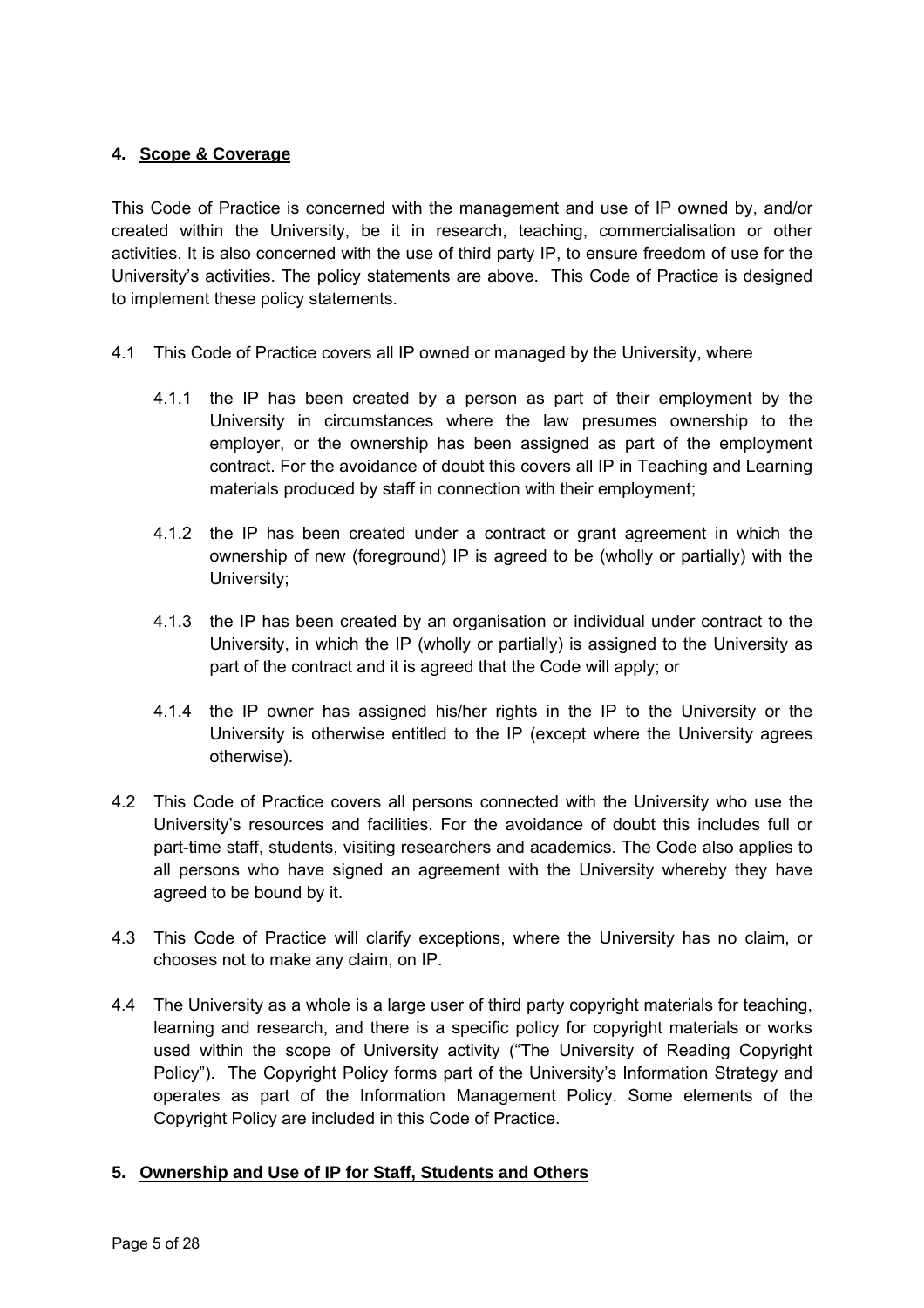This section clarifies the ownership of IP created by staff, students and others using the University's resources and facilities or otherwise created in the course of employment or under contract with the University. Also, as a general principle and notwithstanding the other provisions of the Code, it is agreed that the University is entitled to the ownership of IP created by staff using the University's resources and facilities, whether or not created in the course of employment, unless otherwise agreed by the University.

IP ownership depends on the legal and contractual situation between the funding body, the creator (inventor) of the IP, the creator's employer and the nature of the IP itself.

Inventorship is not the same as ownership. A creator of IP is considered to be an inventor and have rights to be recognised as such. IP Rights (IPR) are statutory rights which protect and give legal recognition to the owner of the IP, who may be different from the inventor. It is therefore essential to have a clear understanding of who owns IP and which rights apply to the owner and the inventor.

## **Staff**

- 5.1 In general terms, under the Patents Act 1977 and the Copyright, Designs and Patents Act 1988, employers own IP created by their employees in the course of their employment, subject to any exceptions and the conditions of the employment contract. Therefore, the University will usually automatically own intellectual property created by its staff in the course of their duties or otherwise in the course of their employment. This Code is without prejudice to section 42 of the Patents Act 1977.
- 5.2 The University asserts its rights to ownership of all IP created as defined in 5.1 including but not limited to the following:
	- 5.2.1 Films, typographical arrangements, video tapes, records, drawings, broadcasts, multi-media productions, photographs or other works made with the aid of University facilities.
	- 5.2.2 Courseware, databases, computer software and firmware. For the avoidance of doubt this also includes copyright in computer software.
	- 5.2.3 Works generated by computer hardware or software owned or operated by the University.
	- 5.2.4 Patentable and non-patentable technical information, plant varieties and related information.
	- 5.2.5 Registered and unregistered designs and semi-conductor chip topographies.
	- 5.2.6 Copyright works, but excluding those works included in the subject matter of clauses 7.5, 7.17 and 7.21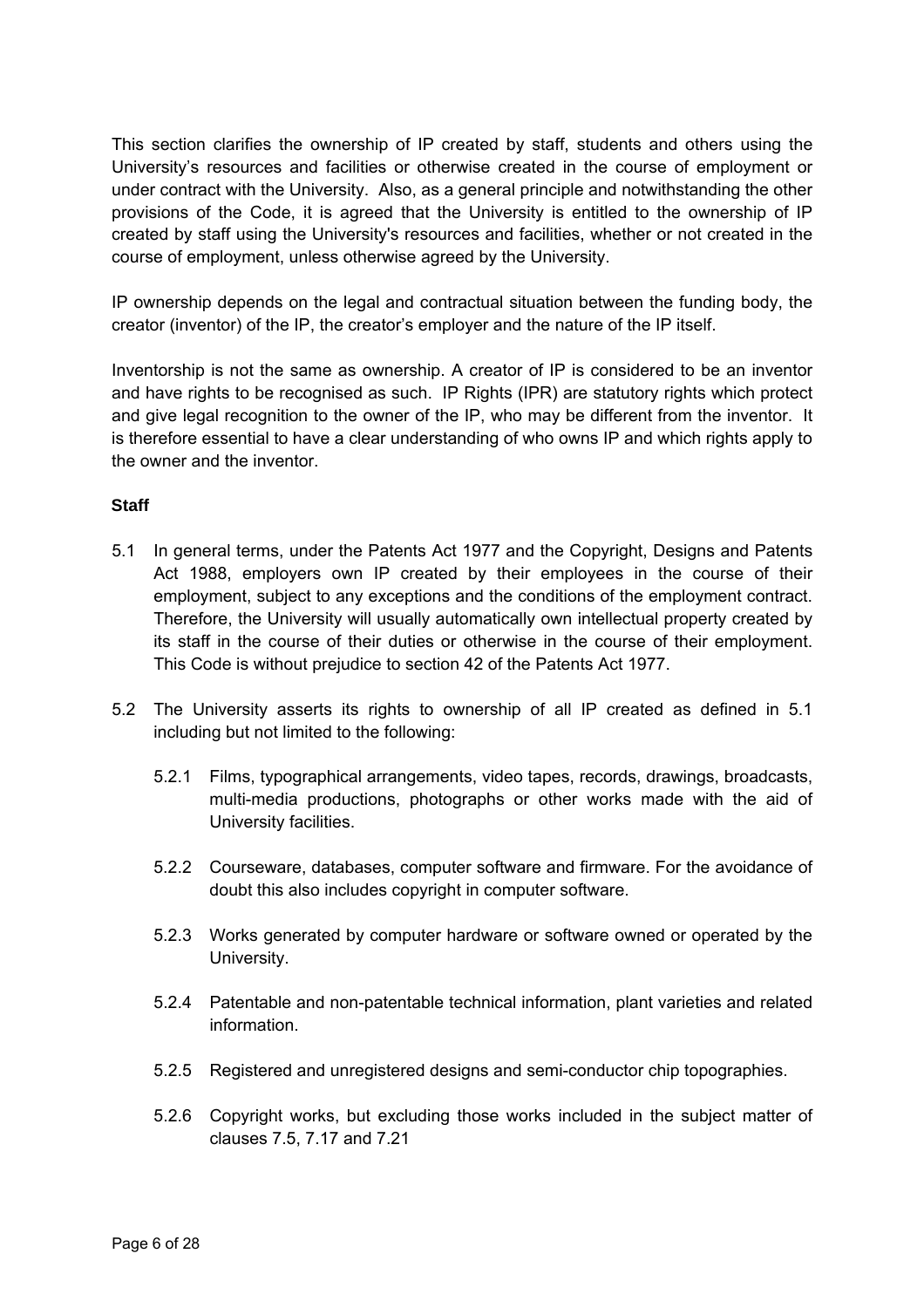- 5.3 The University grants the Author(s) of the material a free, non-assignable and nonsublicensable right to use and copy the copyright works mentioned in Clause 5.2.1, 5.2.2 and 5.2.6 for their own academic purposes, but not in any way for commercial purposes unless otherwise agreed by the University.
- 5.4 Where copyright belongs to the University, staff should confirm the fact by inserting the following copyright notice on all material: "© University of Reading 20[xx]. All rights reserved."

## **Students**

- 5.5 Legislation states that as a general rule employers own IP created by their employees in the normal course of their employment. As students are not employees, the University does not automatically own student IP.
- 5.6 A student may choose to assign their IP to the University, or the University may require a student to assign their IP in certain circumstances (see Clause 5.7). By doing so, the student will be treated on the same basis as staff and benefit from the support provided by the University for the management and commercialisation of the IP, including financial support. This may include costs related to filing and maintaining patents; costs associated with IP, technology and market assessment; legal costs; access to specialists in fund raising and commercialisation via licensing or start-up companies. In addition, the student will be eligible to participate in any revenue or reward sharing should the IP be successfully commercialised (see Clause 11 and Annex 1).
- 5.7 There are circumstances where the University will require a student to assign their IP to the University before, during or after their course of studies. These include the following:
	- 5.7.1 A project which is funded by a third party under a grant or contract, or is subject to a materials transfer agreement, confidential disclosure agreement, or other legal obligation that affects ownership of the intellectual property. The terms of the grant or contract between the University and the funding body, or other agreement, will determine ownership of the IP and in some cases the student will be required to provide an undertaking to assign their IP to the University (or possibly the funding body).
	- 5.7.2 A student working in collaboration with University staff where the IP generated by the student is needed to enable the use of the entire technology.
	- 5.7.3 A student working under supervision from University staff where the IP has been generated with a significant contribution from their supervisor or other member of staff, such that the member of staff is a joint or co-inventor or coowner of the IP.
	- 5.7.4 The student has received significant financial support or material contribution from the University (for example a stipend or fees waiver, including those directly from a School or unit) to undertake the research.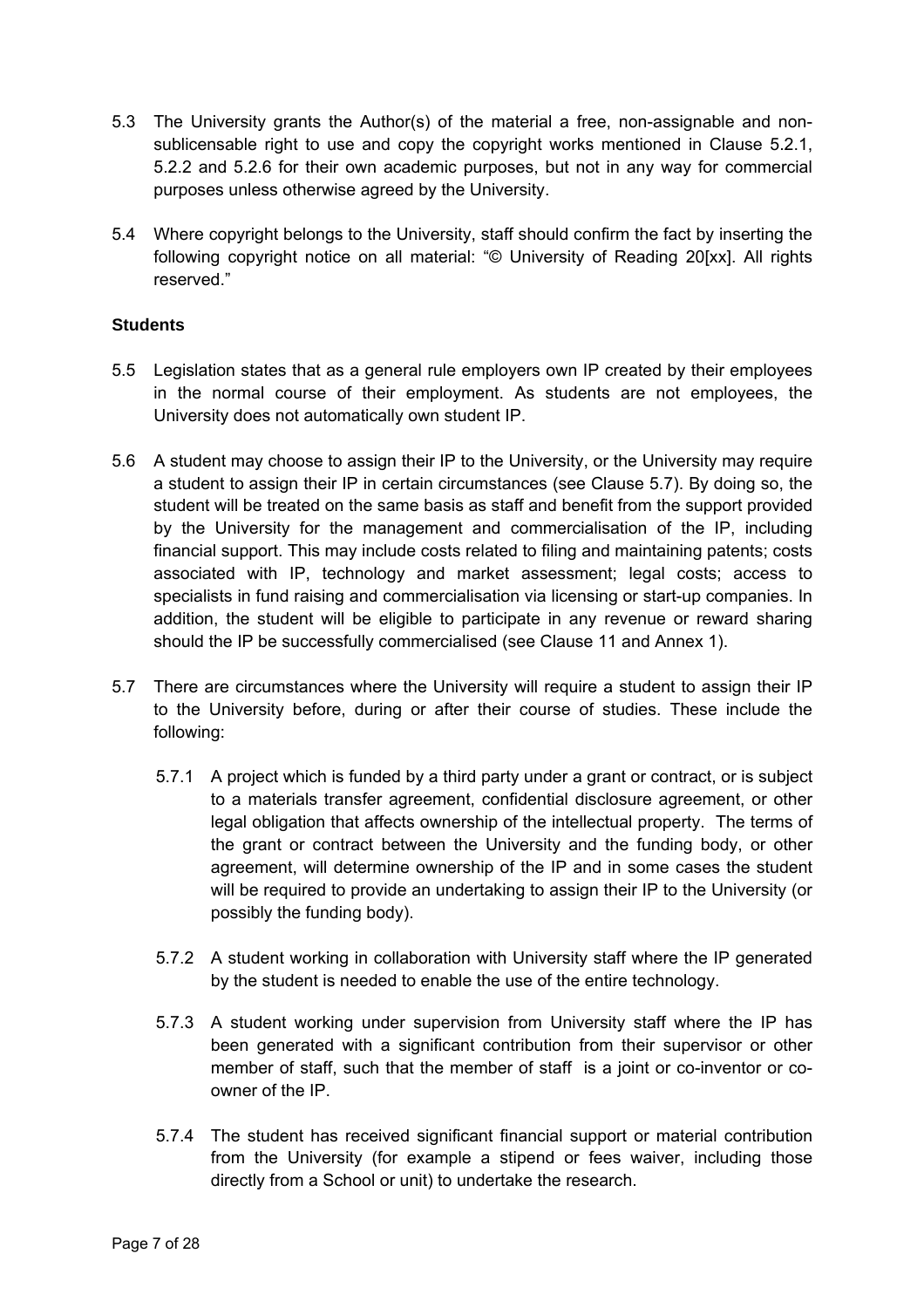- 5.8 When the circumstances in Clause 5.7 do not apply, but the student wishes to work with the University to exploit their IP, they may offer it for assignment to the University. If the University agrees to the assignment, the student will be treated on the same basis as staff with respect to support services and revenue sharing.
- 5.9 To assign IP to the University the student will be required to complete an Assignment Agreement and abide by the procedures and accept the obligations in this Code of Practice.
- 5.10 Students who assign their IP to the University will be treated for ownership and reward purposes as though they were staff of the University and thus benefit from input of Research and Enterprise professionals in IP management and be eligible for revenue sharing in accordance with clause 11 and Annex 1 of this Code of Practice.
- 5.11 It is essential that a supervisor informs the student of any contractual issues concerning IP ownership at the start of the project and a confidentiality agreement is signed where appropriate. If an assignment of IP is necessary, the supervisor will inform the Academic Legal Services Team in Research and Enterprise immediately. If a student is not willing to assign their future IP to the University then the University shall be free to re-assign the student to another project.
- 5.12 Students who have assigned their IP to the University and who make or contribute to intellectual property arising from an undergraduate project, a postgraduate dissertation or research should bring this to the attention of their tutor or supervisor.
- 5.13 Students who have assigned their IP to the University must seek guidance and approval from their supervisors before submitting anything for publication arising from their theses or other University work, in which event it is the supervisor's duty to consider the possible impact on the University's rights and to consult Academic Legal Services in Research and Enterprise
- 5.14 A student who remains uncertain of their rights and obligations in the protection of IP is encouraged to consult Academic Legal Services in Research and Enterprise in the first instance and seek independent advice if necessary.

Also see the Clauses 7.17-7.20 concerning theses and dissertations.

## **Non-Employees of the University (not being students)**

- 5.15 Any third party engaged by the University to undertake work will be bound by the terms of a contract which determine the conditions with respect to IP ownership or assignment and use.
- 5.16 Heads of School shall require academic visitors to sign an agreement which includes terms of ownership of IP invented or discovered by the visitor in the course of the visit and (if appropriate) agreement to this Code. The agreement will be one of the following: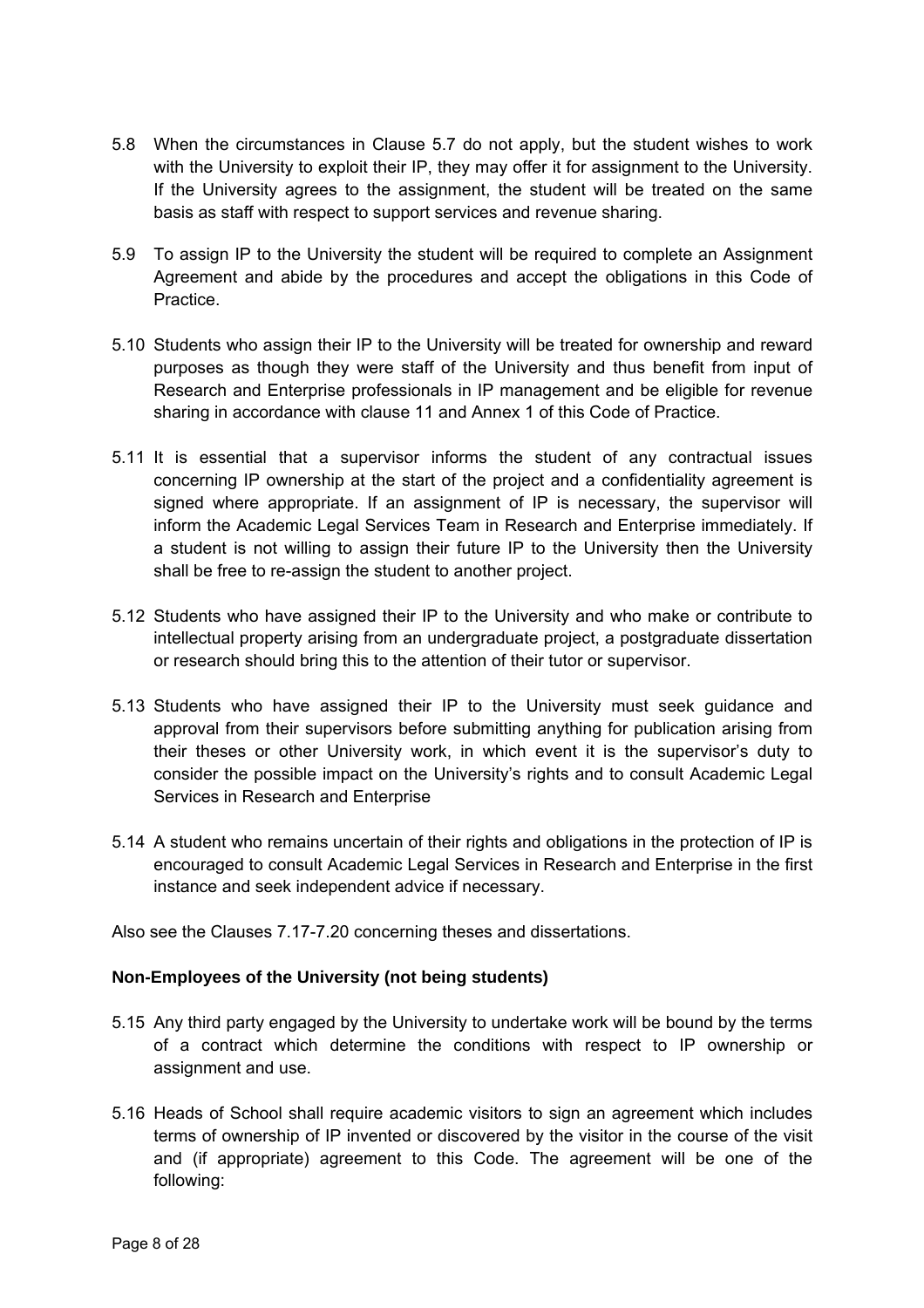- 5.16.1 If the academic visitor has no contract of employment, IP will belong to the University;
- 5.16.2 If the academic visitor has a contract of employment with another institution, the ownership and exploitation of the IP will be subject to an inter-institutional agreement to be put in place by the Academic Legal Services team in Research and Enterprise before work commences.
- 5.17 Retired members of staff (including emeritus professors), who are no longer employees of the University, but continue to collaborate on research projects at the University, or otherwise use significant University resources, will be asked to sign an agreement confirming their agreement to this Code and the terms of ownership of IP created during their collaboration, or with the use of University resources. The default position is that such retired members of staff will be required to assign any IP they develop during their collaboration and with the use of University resources to the University and in return they shall be treated for reward purposes as if they were members of staff with revenue sharing in accordance with clause 11 and Annex 1 of this Code of Practice.

## **6. Ownership and Use of IP resulting from work funded by third parties or consultancy**

## **Work Funded by Third Parties**

- 6.1 If IP arises from research which is supported or commissioned by a third party (e.g. Research Council, Government, Industry, Charity) under a grant or contract, then the terms of the contractual agreement between the University and the third party will determine ownership, use, commercial exploitation and the rights, if any, of the University to any revenue from commercial exploitation.
- 6.2 All staff and students involved in a research project supported or commissioned in full or in part by a third party must be informed of the contractual issues by the Principal Investigator before the research starts.

## **IP arising from Consultancy Work undertaken by Staff**

- 6.3 Where the consultancy is done under a contract between the University and a client/customer, then the work will be done in the course of employment of the member of staff and this Code will apply and the terms of contract with the client/customer will determine the ownership of any intellectual property coming out of the work.
- 6.4 The University makes no claim on intellectual property rights arising from wholly private consultancy work, provided no use is made of University resources or facilities.
- 6.5 Employees are referred to the University "Consultancy Policy" as in force from time to time.

## **7. Ownership and Use of Specific types of IP**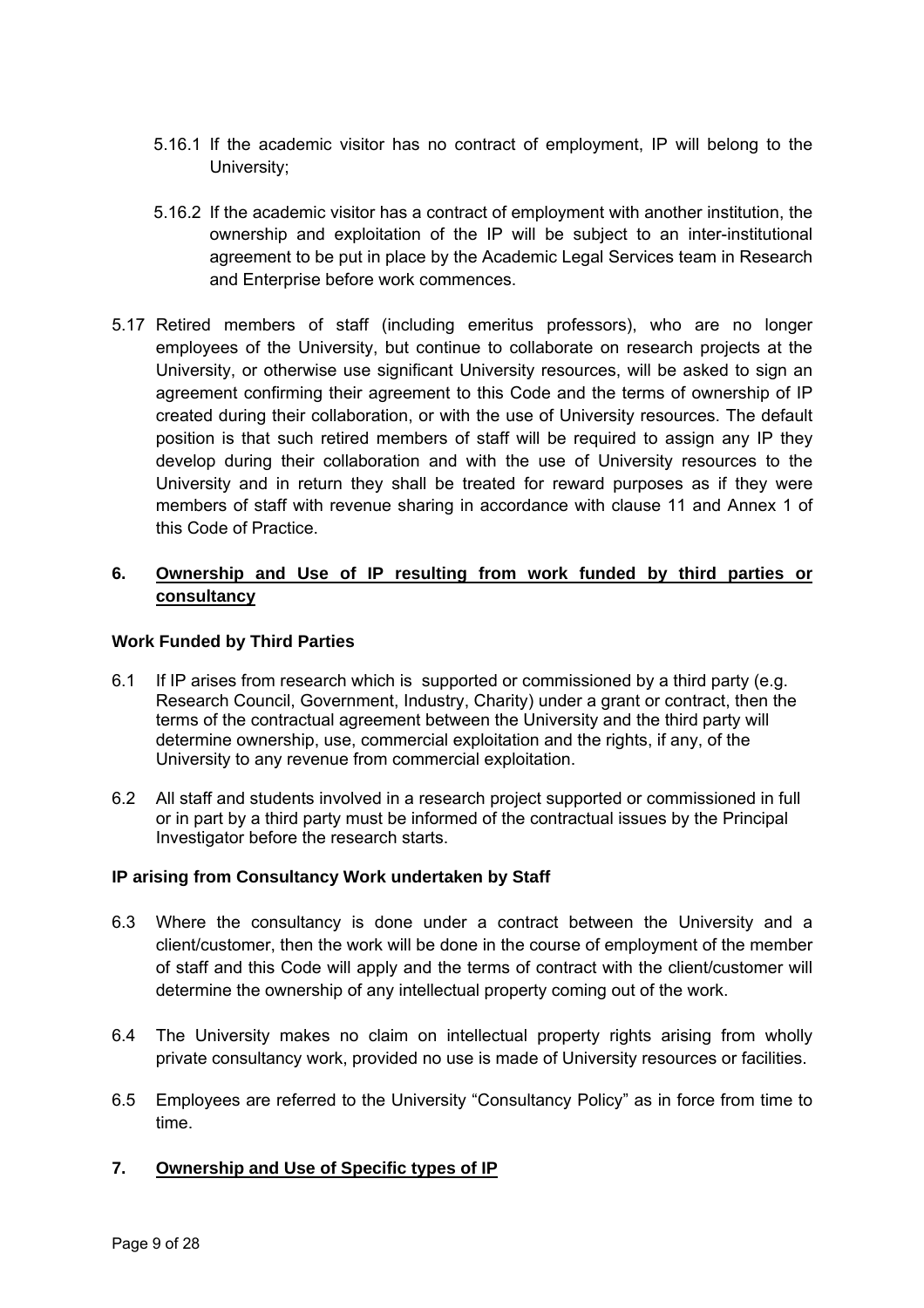## **Teaching and Learning Materials**

Teaching and Learning Materials now include many different forms of Intellectual Property and Intellectual Property Rights. As well as traditional paper based material, Teaching and Learning Materials include digital media, web based content, broadcasts, video and audio materials and software. As well as copyright in printed materials and software, IP Rights can also include performing rights, design rights, database rights, trademarks, etc. Moral rights for the creator of the material also exist for the copyright materials.

7.1 In accordance with Clause 5.1, the University owns all Teaching and Learning Materials, other than those in clause 7.5, that:

7.1.1 are developed by staff in the normal course of their duties while employed by the University; or

- 7.1.2 are otherwise created in the course of their employment, which shall be deemed to include in addition any Teaching and Learning Materials which:
- 7.1.3 use significant University resources in their development such as multi-media materials, visuals or slide shows; video and audio material; presentations streamed or made downloadable over the intranet or Internet; or
- 7.1.4 are specifically commissioned by the University from a member of staff (requested by a line manager – normally in writing), whether in return for a special payment or not; or
- 7.1.5 are produced in connection with a University module / course / programme, including Teaching and Learning Materials produced for issue to students; for example, handouts, summaries; case studies; seminar papers; or any materials made available on the virtual learning environment (VLE).
- 7.2 Members of staff are granted a personal, non-exclusive, worldwide, royalty free licence to the material defined in Clause 7.1 which they personally authored to adapt such materials, and to use these adapted materials solely for their own teaching purposes within the University or for a future employer.
- 7.3 Where the University has contractual arrangements in place, the agreement terms will take priority, and will determine the ownership of Teaching and Learning Materials created under them.
- 7.4 For works commissioned by the University from a member of staff, which is to be produced outside the normal course of their duties (i.e. outside the course of their employment), or from someone who is not a member of staff, the University will use a form of contract which makes it clear that all IP and IPRs in the work belong to the University.
- 7.5 Notwithstanding clause 5.1, the University does not assert ownership of IP in Teaching and Learning Materials produced by the member of staff for their personal use and reference in teaching (for example as personal notes and annotations to support teaching materials). The Author(s) of such Teaching and Learning Materials grant(s) the University a free, unconditional, irrevocable and perpetual, transferable, non-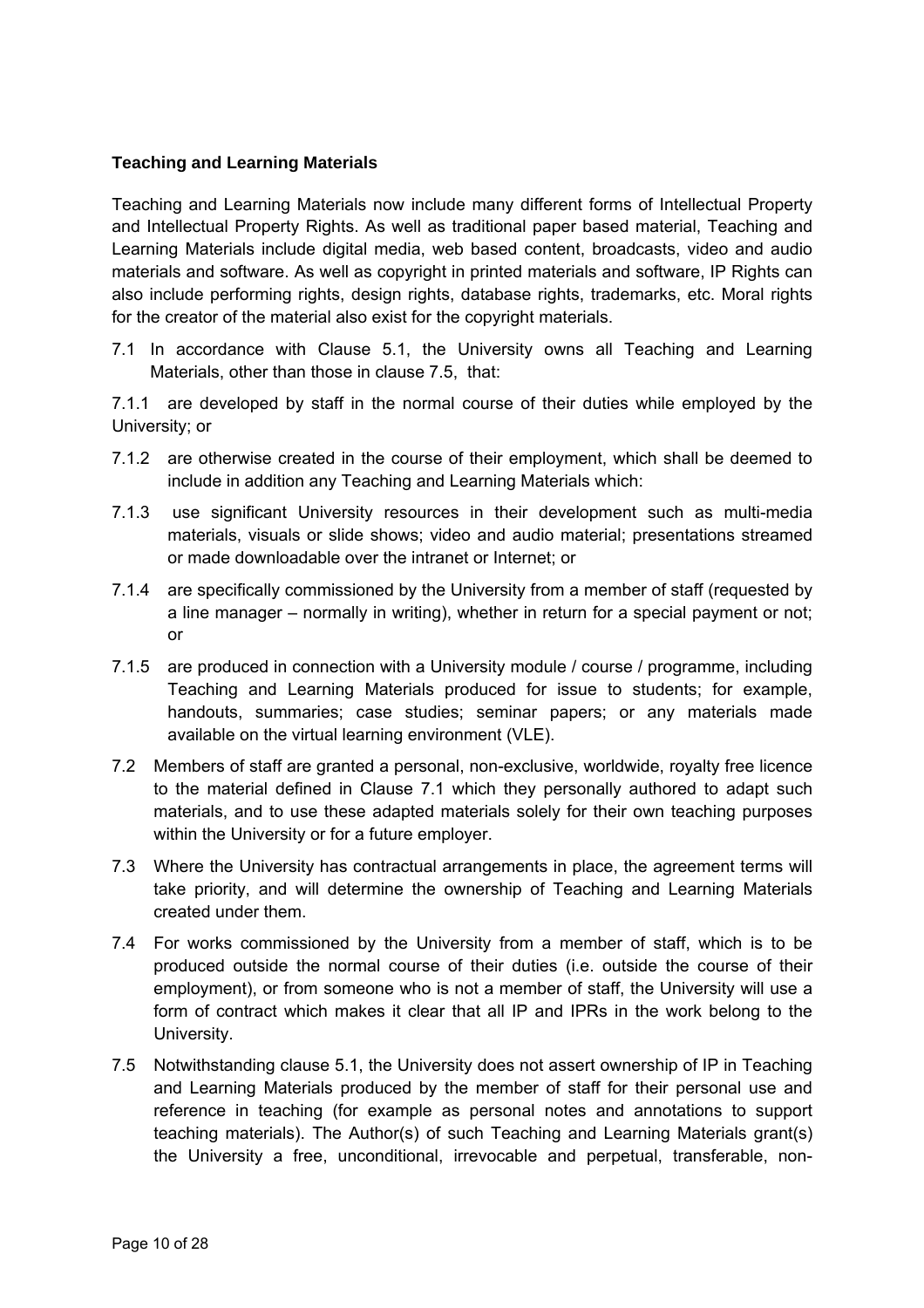exclusive licence to make available, use and copy such material for academic and administrative purposes.

7.6 For the avoidance of doubt, the University does not claim rights in pre-existing materials created by members of staff prior to their employment with the University, although clause 9.2 should be noted, and adaptations and modifications made as a member of staff in accordance with clause 7.1 will be owned by the University.

## **Software**

- 7.7 In accordance with Clause 5.1, the University owns all software and associated items that are developed by staff in the normal course of their duties or otherwise in the course of their employment. The University also asserts ownership of all software and associated items that are the subject of any contract whereby ownership is with the University or that are developed by a student in the circumstances specified in clause 5.7.
- 7.8 Software is automatically protected by copyright, but in some situations can also be protected by a patent.
- 7.9 Items associated with software, which may also be protected by IPR, include:
	- manuals, which may be a copyright literary work
	- icons and other pictorial elements which may be copyright artistic works
	- a logo may be a copyright artistic work and/or a protected design and/or a registered or unregistered trade mark
	- the name may also be protected against passing-off and other restricted uses as a trade-mark
	- databases, which may be protected by database right
	- software fonts, software-related peripherals, such as dongles, and on screen displays are eligible for registered design protection as well as possible trademark protection.

7.10 When using pre-existing software components or development tools to create new software, care should be taken to ensure that the terms of the licence agreements ensure that the required use is permitted, without restrictions or obligations. For example, if a licence is for educational use the software should not be used in a commercially funded project such as a consultancy or technical services project; or where commercialisation of the final code is envisaged care should be taken to ensure that the University's ability to commercially exploit is maintained.

- 7.11 Care should be taken to ensure that contractual obligations relating to IP, such as in consortium or collaboration agreements, consultancy or other contracts, permit subsequent access to and use of any software being developed, for teaching, research and commercial use as appropriate.
- 7.12 The University encourages dissemination of research results, including software code, however, care should be taken when publishing software, or making it available for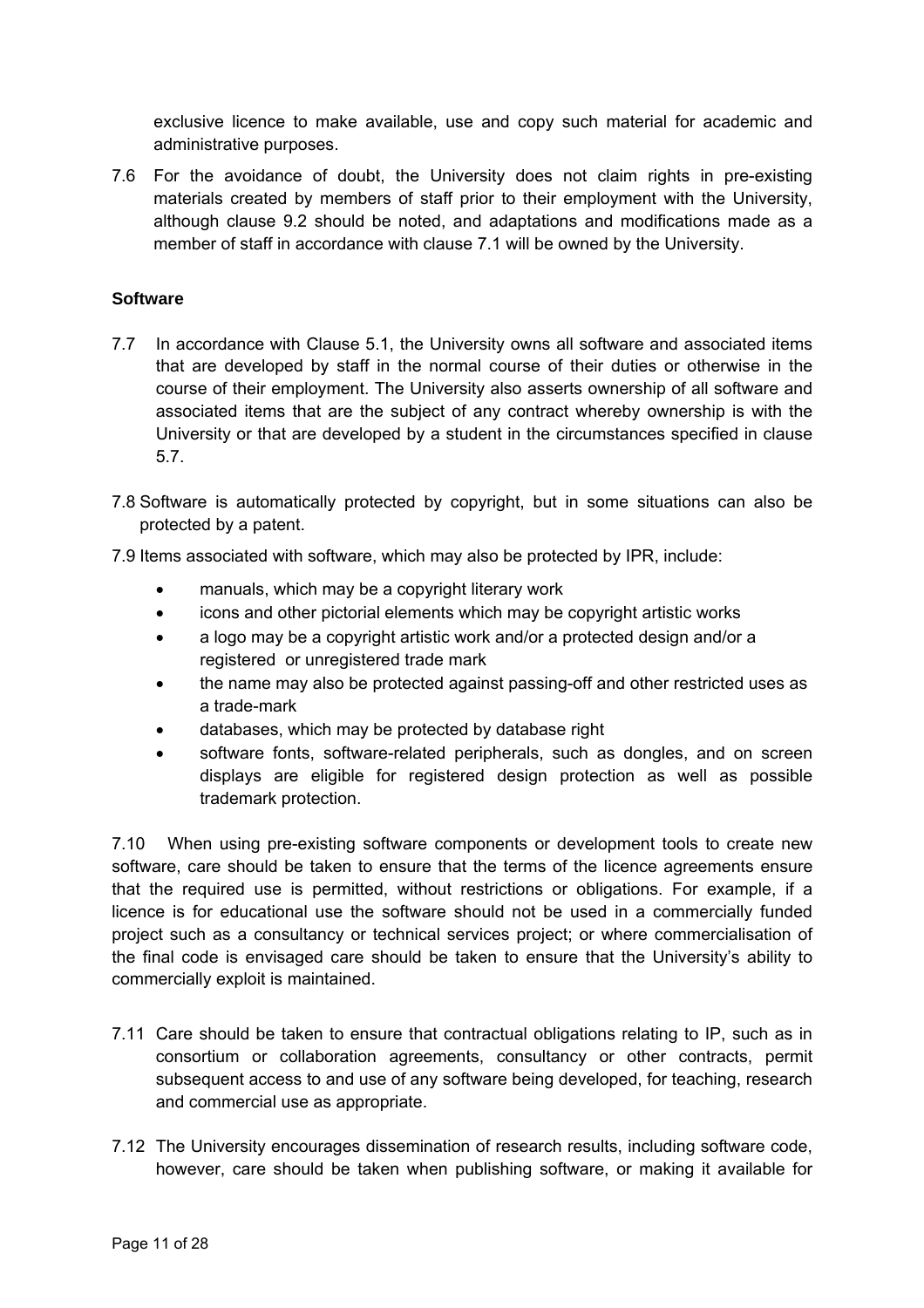download from the Internet, to ensure that it is covered by an appropriate licence agreement. This licence would normally restrict the use to research, teaching or evaluation purposes, but not commercial use. Contact the Academic Legal Services team in Research and Enterprise for more information and guidance.

#### **Databases**

- 7.13 In accordance with Clause 5.1, the University owns databases that are developed by staff in the normal course of their duties or otherwise in the course of their employment. The University also asserts ownership of all databases that are the subject of any contract whereby ownership is with the University, or that are developed by a student in the circumstances specified in clause 5.7.
- 7.14 A database may be protected both as copyright and under the database right.
- 7.15 The Copyright, Designs and Patent Act 1988, defines a database as:
	- *"a collection of independent works, data or other materials which*
	- *(a) are arranged in a systematic or methodical way, and*
	- *(b) are individually accessible by electronic or other means."*

Since this covers all types of works, a multi-media work as a whole may be protected as a database if the component parts can be accessed individually. However, it does not include a computer program used in making or operating databases.

#### **Materials**

7.16 The use of proprietary tangible property for research purposes, often-biological material, either owned by a third party and transferred to the University, or owned by the University and transferred to a third party, should be the subject of a Material Transfer Agreement or Collaboration Agreement, which should include agreed terms on publication rights, ownership, management and commercialisation of new inventions arising from the use of the materials.

#### **Theses and Dissertations**

- 7.17 The University does not claim copyright in theses or dissertations; this copyright shall belong to the Author.
- 7.18 For the avoidance of doubt, the ownership of other IP rights in the underlying research reported on in the thesis remains with the University if the Author has made an assignment under clause 5.7, 5.8, 5.16, or 5.17, or is an employee of the University.
- 7.19 The Author grants the University a free, unconditional, irrevocable and perpetual, transferable non-exclusive licence to make available, use and copy the thesis or dissertation for academic and administrative purposes; the licence will remain in effect in the event that the Author leaves the University. The University requires a copy of the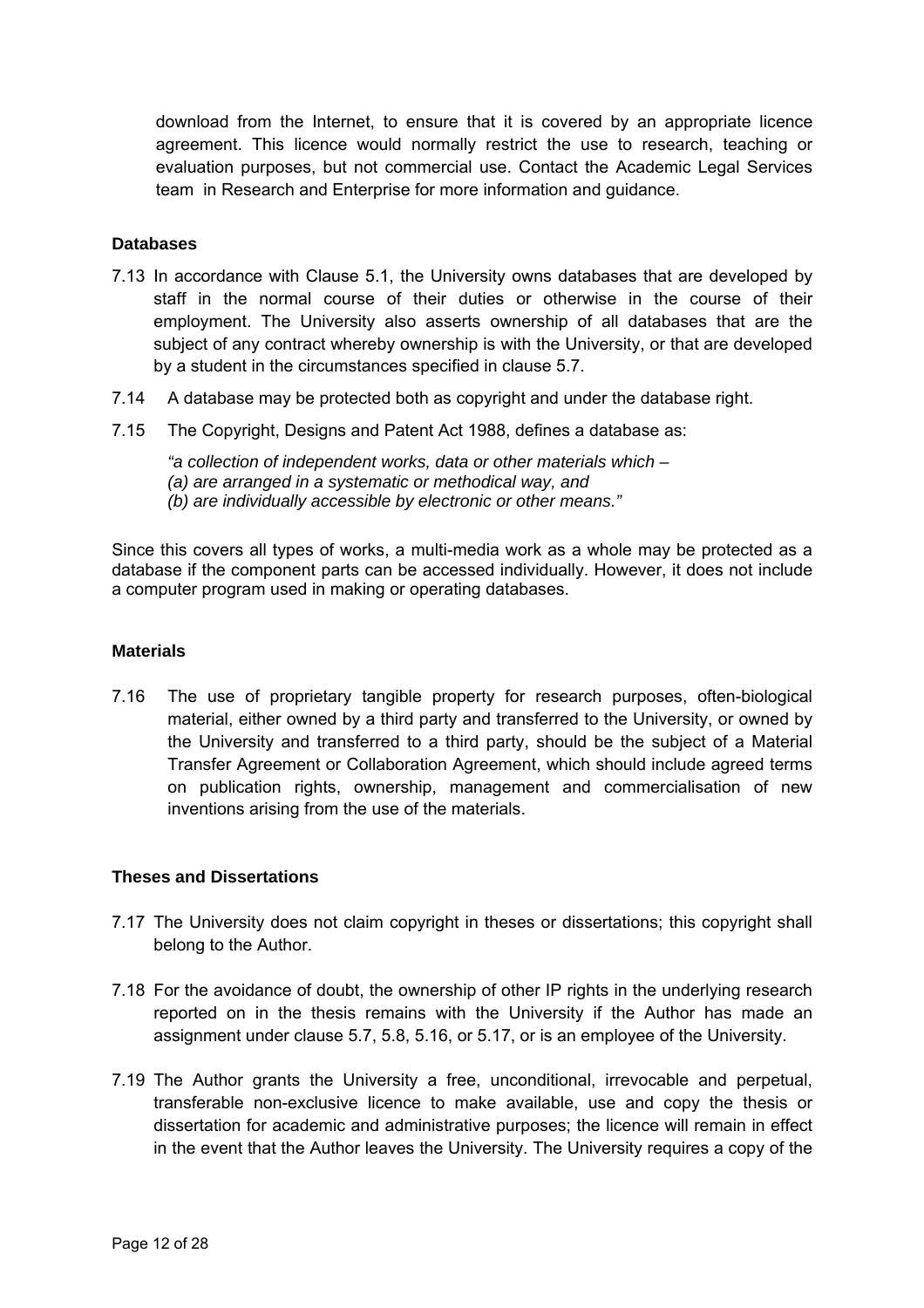thesis to be deposited in the University and the British Libraries, for further information a student should contact the Examinations Office.

7.20 Where a patent application is being contemplated on an invention disclosed in a thesis, regardless of ownership, then external examiners or external subject reviewers must sign a confidentiality undertaking before being sent the thesis. It may also be necessary for the thesis to be held in the University Library on a restricted access basis with readers being denied access or being asked to sign confidentiality undertakings, until a patent application has been filed. For the avoidance of doubt, restricted access of a thesis may also be necessary under the terms of a contract between the University and a third party funder to protect third party confidential information; if in doubt contact the Academic Legal ServicesTeam in Research and Enterprise.

## **Scholarly Works**

- 7.21 The University does not claim copyright in scholarly works produced solely in the furtherance of an academic career, such as articles in journals, papers for conferences, study notes not used to deliver teaching and books not commissioned by the University.
- 7.22 For the avoidance of doubt, the University does assert its ownership over other IP rights in the content of the scholarly work, where the content is based on work to which the University asserts its ownership as a result of an employment or other contract.
- 7.23 The Author(s) grants the University a free, unconditional, irrevocable and perpetual, transferable non-exclusive licence to use and copy material the subject of clause 7.21 for academic and administrative purposes, including for archival purposes and to make it available online for academic purposes (subject to clause 7.24 below).
- 7.24 Any Author submitting material to be published must inform the publisher of the licence between themselves and the University defined in clause 7.23. When copyright is transferred or exclusively licensed to a publisher the University must retain a licence to archive the material and make it freely available online, subject to any agreed embargoes.
- 7.25 Any Author submitting material for publication, whose subject is known to be of commercial value, or where there is any doubt as to the possible commercial value, should first consult the Academic Legal Services Team in in Research and Enterprise to avoid inadvertent disclosure of a potentially patentable invention.

## **8. Discretion to Assign / Licence back**

8.1. If the University decides that it does not wish to pursue the commercialisation of any Intellectual Property, or that it does not wish to maintain an interest in Intellectual Property, it can at its discretion offer to assign its ownership to the Creators of the IP, or to enter into an agreement to enable the IP to be used by the Creators, on terms to be agreed.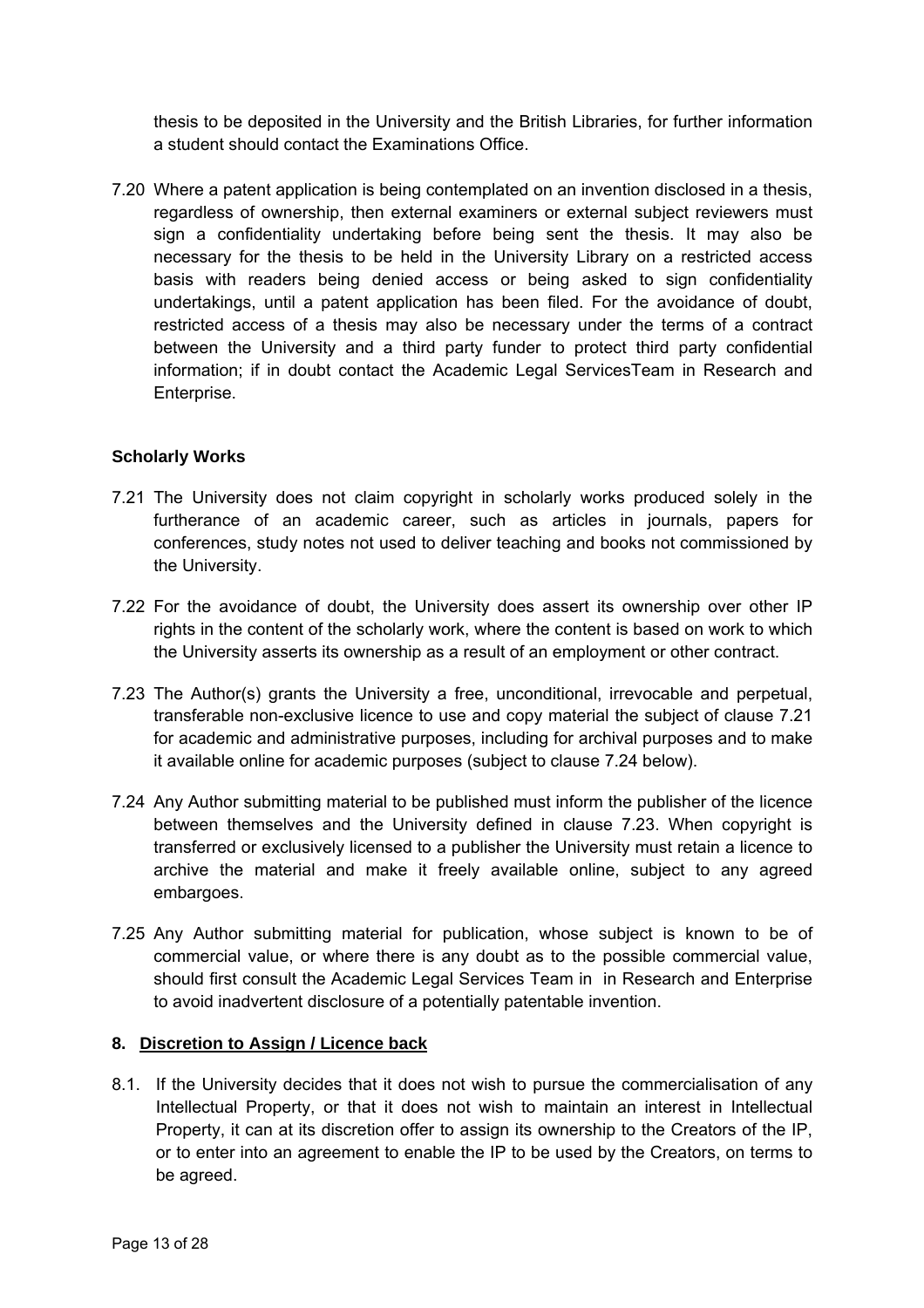## **9. Using IP Belonging to a Third Party**

It is essential that the University does not infringe Intellectual Property Rights which belong to third parties. This may include background IP used in a research project, IP generated at the University but owned by a third party, or IP owned by the University but licensed to a third party under terms which might restrict further use. Whilst in many cases research or teaching use is permitted by law, if third party IP is to be used, then care must be taken that appropriate permission or rights exists for the intended use and if not approval should be sought from the owner for the envisaged use. Contact the Academic Legal ServicesTeam in Research and Enterprise for advice.

- 9.1 Staff and students intending to use any material provided by or owned by third parties must ensure that they and the University are authorised to do so. Anyone in doubt should contact the Academic Legal Services Team in Research and Enterprise.
- 9.2 When bringing materials into the University from a previous employer, for example Teaching and Learning Materials or software codes, care should be taken to ensure the appropriate rights to use them in the University have been obtained.
- 9.3 Particular care should be taken when downloading material from web sites, since using such material may amount to copyright infringement. Staff and students are referred to the "Rules for the Use of University Computers and Data Networks" for further quidance.
- 9.4 If software code or applications are downloaded, the terms of the licence agreement must be adhered to, for example software on an educational only licence must not be used for commercial purposes, and care taken to ensure its use does not compromise the use or commercialisation of research results which incorporate the code or are based on it. For further guidance contact the Academic Legal Services Team in Research and Enterprise. Employees should note that they do not have the authority to bind the University to an agreement unless expressly given that authority.
- 9.5 The law concerning database rights allows the copying of insubstantial parts of a database for any purpose and databases can also be copied for the purpose of noncommercial research or private study, to the extent permitted by statute. Care should be taken to ensure that any use that is made of third party databases is done either with permission from the rights holder, or within the parameters of what is legally permissible, taking into account the terms of any licence.
- 9.6 When a staff member receives confidential information from a third party in the course of sponsored research or otherwise, the treatment of that information will be governed by the terms of the applicable sponsored research agreement or confidentiality agreement.

## **10. Confidential Information**

10.1. All staff, students and visitors should be made aware of and abide by any confidentiality obligations concerning projects on which they are working. Confidentiality undertakings may be required of both the University as well as the individual personally. Consult the Academic Legal Services Team in Research and Enterprise for advice.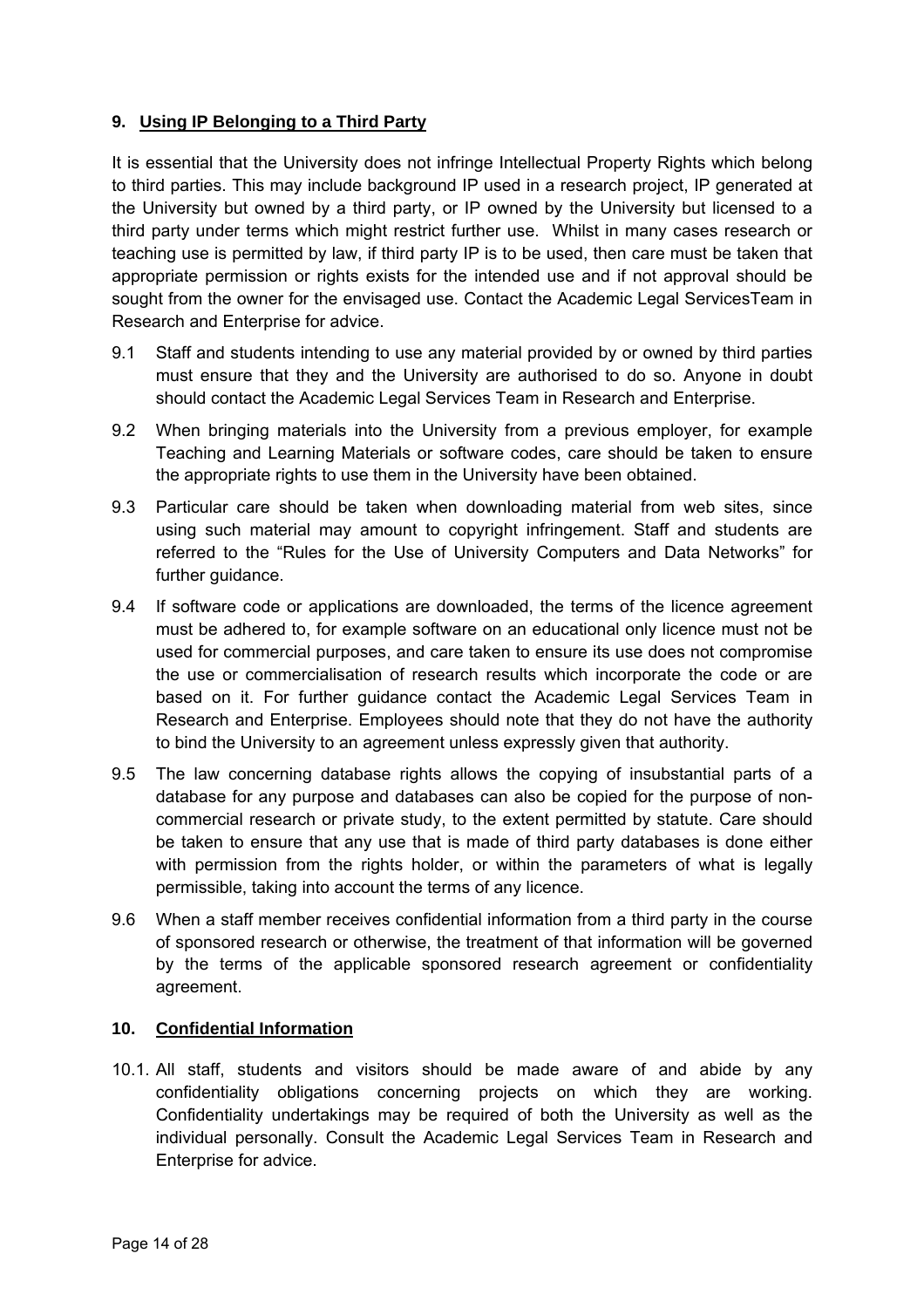- 10.2. Know-how is a valuable asset, which may be transferred into and out of the University under confidentiality agreements or though consultancy. Care should be taken to ensure any use of third party know-how is not subject to any confidentiality or use restrictions, and that the transfer of any valuable confidential University Know-How is covered by an appropriate confidentiality agreement.
- 10.3. The University's policy is to support the academic dissemination of research results and encourage the publication of scholarly and scientific works. However, in the case of technical inventions (including some computer enabled inventions) which may be patentable, premature public disclosure, including verbal disclosure, prior to the filing of a patent application may be an obstacle to patentability and adversely affect the commercial value of the invention. All those bound by this Code of Practice should, where commercialisation may be possible, contact Academic Legal Services in Research and Enterprise and ensure that research results are kept confidential until an assessment is made of patentability and commercial potential.
- 10.4. During discussions with third parties, which may lead to research collaboration and/or to a commercial arrangement for Intellectual Property, it may be necessary for the University to disclose confidential and valuable information to a third party, and vice versa. This is especially true when negotiating commercial terms for an exploitable invention but can also apply to know-how or other research results when discussing research collaboration. To ensure that both parties are clear about the basis of the discussion and to protect the University's rights, those who are bound by this Code of Practice should disclose only what is necessary to enable the talks to proceed sensibly. This should only be done after the third party has signed a confidentiality agreement. The University has a standard agreement which can be obtained from the Academic Legal Services Team in Research and Enterprise. In some cases the third party will also wish for a similar undertaking to be made by the University.
- 10.5. Only duly authorised signatories are able to sign confidentiality agreements on behalf of the University. For further information and advice, please contact the Academic Legal Services Team in Research and Enterprise.

## **11. Revenue sharing**

- 11.1. Revenue generated from the commercial exploitation of University IP will, subject to clause 11.2, be shared with the Creators, where they are staff, students or others who have entered an agreement with the University which states that the revenue sharing provisions of this Code of Practice apply, and the Creators' Schools according to the Revenue Sharing principles outlined in this Code of Practice Annex 1.
- 11.2. Revenue generated by arm's length, University licensed third party use of Teaching and Learning Materials will be shared with the Creators, where they are staff, students or others who have entered an agreement with the University which states that the revenue sharing provisions of this Code of Practice apply, and the Creators' Schools according to the Revenue Sharing principles outlined in the Code of Practice unless:
	- 11.2.1. Teaching and Learning Materials are specifically commissioned by the University; OR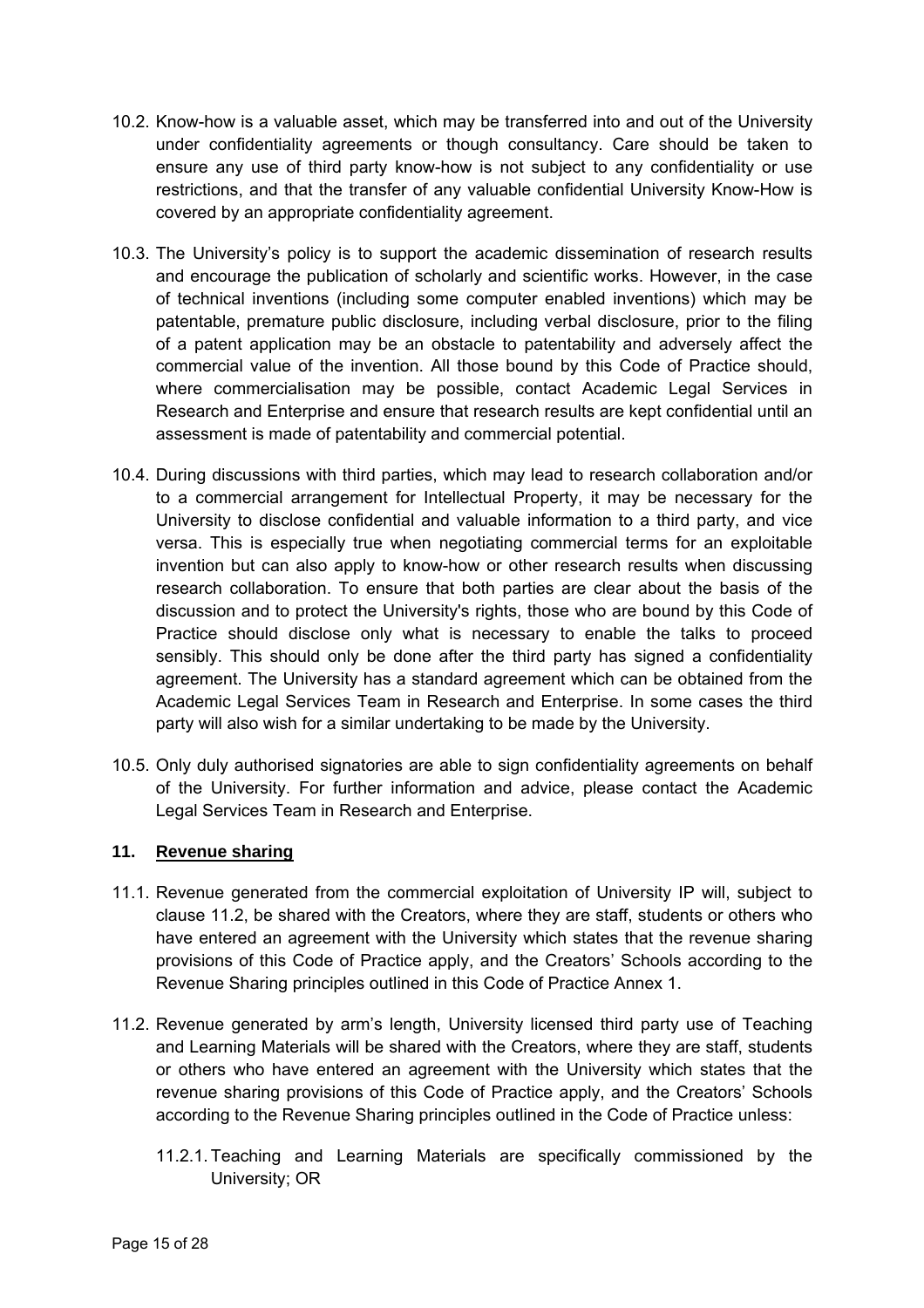- 11.2.2. Teaching and Learning Materials are developed using significant University resources; OR
- 11.2.3. Teaching and Learning Materials are created by a member of staff whose job description specifically includes the creation of these Teaching and Learning Materials for the purposes of commercial exploitation by a third party.
- 11.3. For the avoidance of doubt, revenue generated from the use of Teaching and Learning Materials by the University through its own activity, and not by a third party at arm's length, will not be shared with the Creator(s).
- 11.4. Persons offered a reward under this system will be required to execute a formal agreement covering the terms of the reward and their obligations.
- 11.5. Where IP is generated jointly by staff, or by staff and students, they are each responsible for informing the University of their individual contributions to its generation by each completing a University Invention Disclosure Form available from the IP Advisors in Research and Enterprise. For the purposes of distribution of compensation or reward in respect of IP generated jointly among staff and students it shall be their responsibility to agree their pro rata shares and to inform the University in writing on the University Invention Disclosure Form. Where there is no agreement, no money will be distributed to any individual unless and until there is an agreement between all the Creators.

## **12. Employee participation in the commercialisation of IP**

- 12.1. The active participation of the inventor(s) in the commercialisation of IP is welcome and encouraged, and is often necessary for a successful outcome.
- 12.2. If commercialisation of IP is through a company, an inventor (s) may participate as a director or employee of that company, subject to there being no conflicts of interest. Advice on obtaining the necessary University approvals should be sought from the Technology Commercialisation Manager in Research and Enterprise.

#### **13. Obligations and Responsibilities**

#### **Record keeping**

13.1. All researchers are referred to the University Code of Good Practice in Research. Researchers are obliged to keep good records of research activity, for example, in the form of laboratory notebooks. This can be important in order to confirm the dates of creation, but also to support the preparation of patents or other materials needed to commercialise the invention or apply for further research funding.

#### **Disclosure**

13.2. All persons bound by this Code of Practice are obliged to disclose to the Technology Commercialisation Manager in Research and Enterprise as soon as they become aware of it: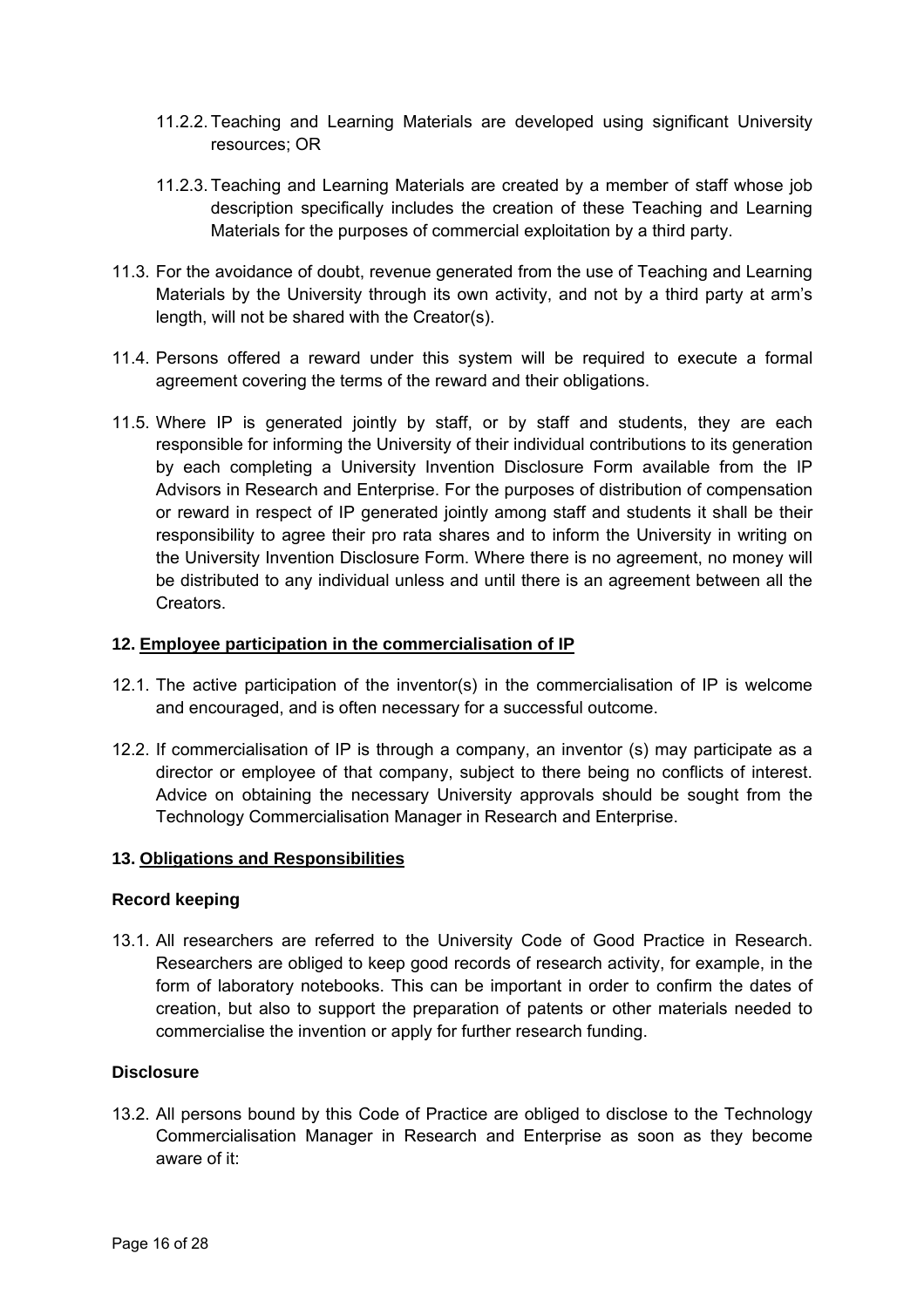- 13.2.1. any potentially commercialisable IP arising from their work
- 13.2.2. the ownership by a third party of any IP required for commercialisation of their work

### **Securing IP rights**

- 13.3. All persons bound by this Code of Practice must co-operate with Research and Enterprise to ensure that:
	- 13.3.1. terms concerning IP issues are agreed and made clear in any bid or proposal or collaboration document prior to the commencement of the work or before the start of any collaboration with third parties (including students, visiting academics, other universities and companies);
	- 13.3.2. the University procures from a third party owner or controller of any IP to be used for work in the University an appropriate licence, assignment or consent for the University's use of the IP at the outset of the work;
	- 13.3.3. no work is conducted for the benefit of or using material owned by a third party before the terms of ownership, access and use of project/work outcome are agreed; and
	- 13.3.4. that the University's ownership is asserted in relation to trademarks, or its copyright interest in paper or electronic materials, by incorporating the appropriate copyright notice (see Clause 5.4) or Trademark symbol.

#### **Notification of infringement**

- 13.4. Any person bound by this Code of Practice must alert the Academic Legal Services Team in Research and Enterprise immediately on suspecting or becoming aware of an infringement of IP rights being either
	- 13.4.1. infringement of IP rights owned by the University or
	- 13.4.2. the University's infringement of IP rights owned by a third party

### **14. On Leaving the University**

- 14.1. Persons bound by this Code should continue to acknowledge and attribute the University's IP rights, which were created during the period of their employment, study or under other contractual agreements at the University, in a clear manner and to avoid misleading future employers or collaborators or other third parties regarding the IP concerned.
- 14.2. Cessation of employment, under normal circumstances, will not affect an individual's right to receive a share of income.
- 14.3. Staff should consult the Academic Legal Services Team in Research and Enterprise to ensure they have the necessary rights to continue to use any IP they have contributed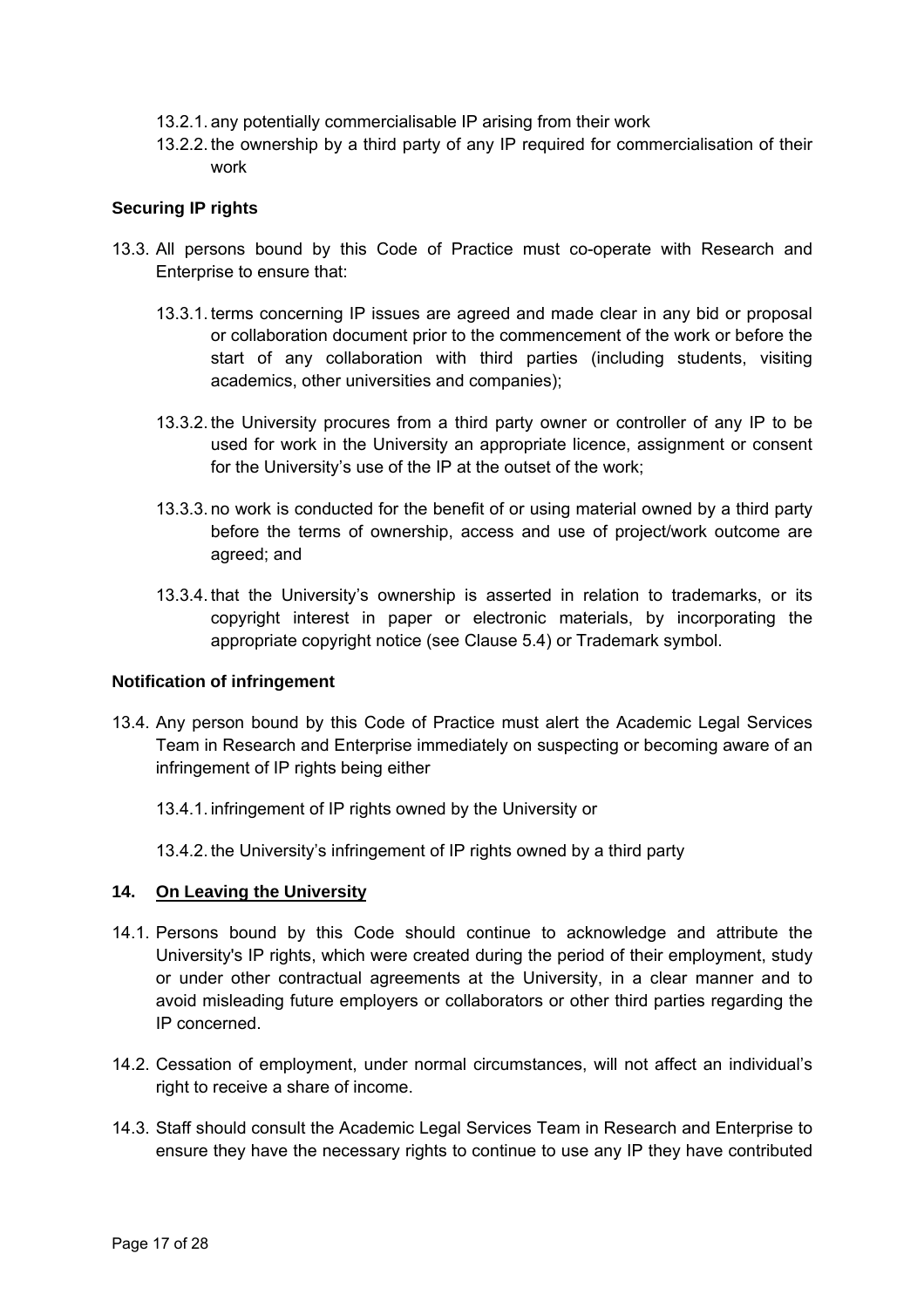to developing, for example Teaching and Learning Materials, once they have left the University. Such rights will not be unreasonably withheld by the University.

## **15. Death**

15.1. In the case of the death of an individual who is due a share of income, that share of any income will be payable to the estate of the deceased.

## **16. Dispute Resolution**

16.1 Unless the parties expressly agree otherwise in writing, any dispute arising out of or in connection with this Code of Practice, any of its annexes, or its subject matter (the "Dispute") will be dealt with in accordance with this Clause 16.

## **Negotiated Resolution**

- 16.2 In the first instance the parties to the Dispute ("Party" or "Parties") and/or any representative(s) appointed by them with authority to settle the Dispute ("the Authorised Representative(s)") shall attempt to resolve the Dispute through negotiation. To this end upon the written request of a Party, the Parties and/or the Authorised Representative(s) will meet within **[10]** business days of any request for the purpose of resolving the Dispute. The Parties and/or the Authorised Representative(s) shall act in good faith in an attempt to resolve the Dispute at any such meeting.
- 16.3 If the Parties and/or the Authorised Representative(s) are unable to resolve the Dispute within **[5]** business days of the meeting (or such other period as may be agreed between them), the Dispute at the request of any Party shall be referred to the Director of Research and Enterprise (the "Director"), who for the avoidance of doubt shall be representing the University. The Director and/or his/her Authorised Representative(s) shall meet with the other Party or Parties and/or the Authorised Representative(s) within **[10]** business days of any request for the purpose of resolving the Dispute. The Director, the Parties and/or the Authorised Representative(s) shall act in good faith in an attempt to resolve the Dispute at any such meeting.
- 16.4 If the Director, the Party or Parties and/or the Authorised Representative(s) are unable to resolve the Dispute within **[5]** business days of the meeting (or such other period as may be agreed between them) the Dispute at the request of any Party shall be referred to the Pro-Vice Chancellor (Research and Enterprise) (the "Pro-Vice Chancellor"), who for the avoidance of doubt shall be representing the University. The Pro-Vice Chancellor and/or his/her Authorised Representative(s) shall meet with the other Party or Parties and/or the Authorised Representative(s) within **[10]** business days of any referral for the purpose of resolving the Dispute. The Pro-Vice Chancellor, the Parties and/or the Authorised Representative(s) shall act in good faith in an attempt to resolve the Dispute at any such meeting.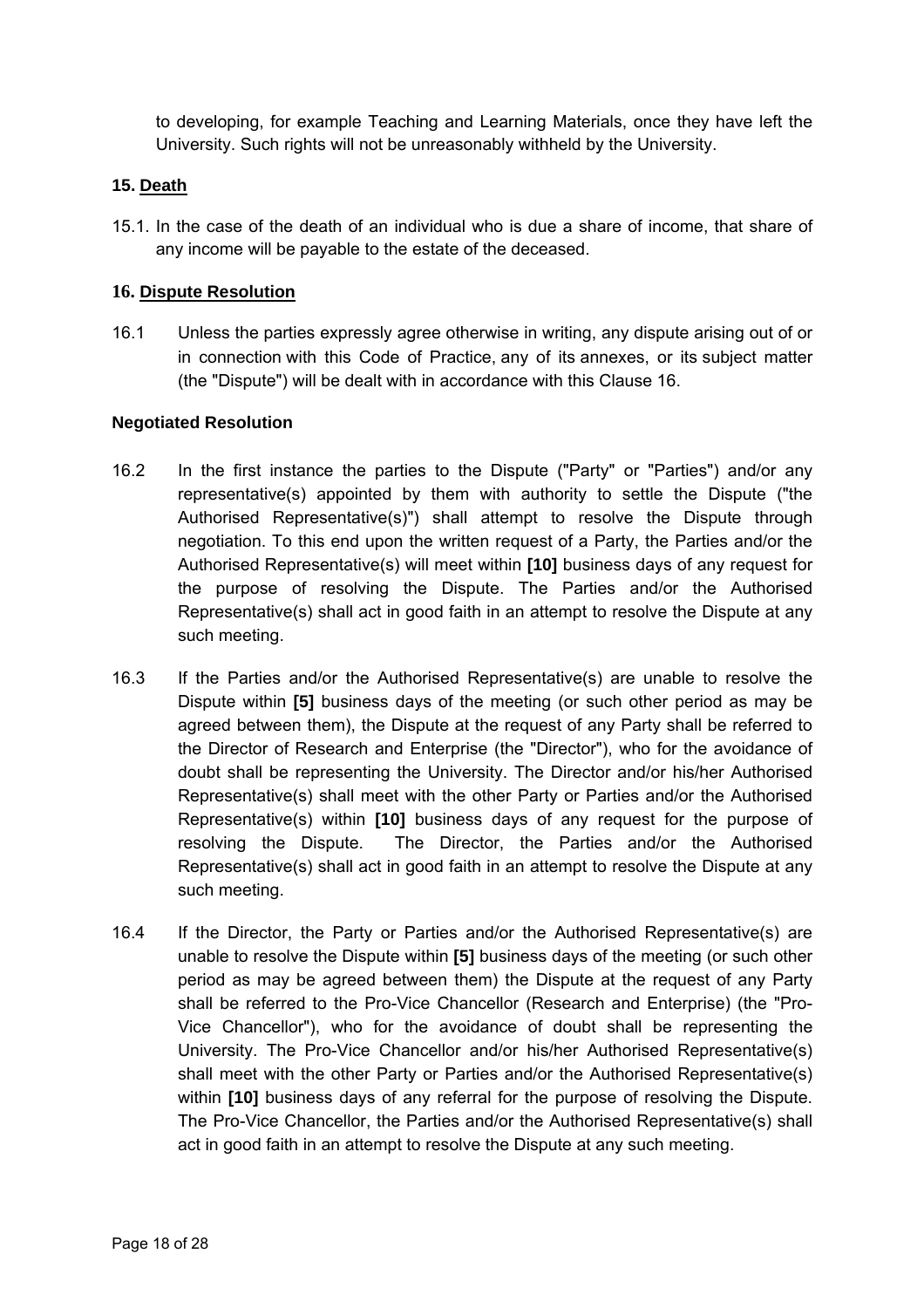- 16.5 Where the University is not directly a Party to the Dispute the Director and/or his/her Authorised Representative(s) and the Pro-Vice Chancellor and/or his/her Authorised Representative(s) as appropriate under clauses 16.3 and 16.4 respectively shall act as a facilitator in relation to the Dispute. If a resolution is reached, the Parties shall agree a written note of its terms, which will be signed by all Parties and the Director and/or his/her Authorised Representative(s) and/or the Pro-Vice Chancellor and/or his/her Authorised Representative(s) as appropriate. The resolution shall be binding on all Parties.
- 16.6 The University and/or the Director and/or his/her Authorised Representative(s) and the Pro-Vice Chancellor and/or his/her Authorised Representative(s) as appropriate under clauses 16.3 and 16.4 respectively when acting as a facilitator shall not be liable to the Parties for any act or omission in such capacity unless the act or omission is proved to have been fraudulent or involved wilful misconduct.
- 16.7 Unless otherwise agreed between the Parties and the Director or the Pro-Vice Chancellor, as appropriate, the meetings referred to in clauses 16.2 to 16.5 shall be held within the University grounds and shall be conducted in English. The meetings shall be conducted on a without prejudice basis and shall be confidential to the **Parties**

## **Mediation**

- 16.8 If the Parties are still unable to resolve the Dispute, any Party and, if it is not a Party, the University is entitled to request that the Pro-Vice Chancellor refers the Dispute for mediation to the Centre for Effective Dispute Resolution ("CEDR") to be conducted under its auspices. Within **[5]** business of such a request the Pro-Vice Chancellor or his/her Authorised Representative(s) shall refer the Dispute to CEDR and notify the other Parties that he has done so. The Pro-Vice Chancellor or his Authorised Representative(s) shall request CEDR to provide a list of suitable Mediators to choose from. In the absence of agreement between the Parties within **[5]** business days (or such other period as may be agreed between them) of receipt of such a list the Parties or, if it is not a Party, the University shall request CEDR to appoint a Mediator of its choice.
- 16.9 Unless the Mediator and the Parties agree otherwise, the mediation shall be held within the University grounds and shall be conducted in English. the Parties shall bear their own costs of the mediation save that the costs of the Mediator, CEDR, and any rooms required for the mediation shall be paid for by the University. The mediation and meeting shall be conducted without prejudice to the rights of the Parties and shall be confidential to the Parties. The mediation shall be conducted under the terms and conditions of the standard CEDR mediation agreement from time to time in force. The Mediator shall act as a mediator, and not in any other capacity, in relation to the Dispute. The Parties shall act in good faith in an attempt to resolve the Dispute at the mediation meeting.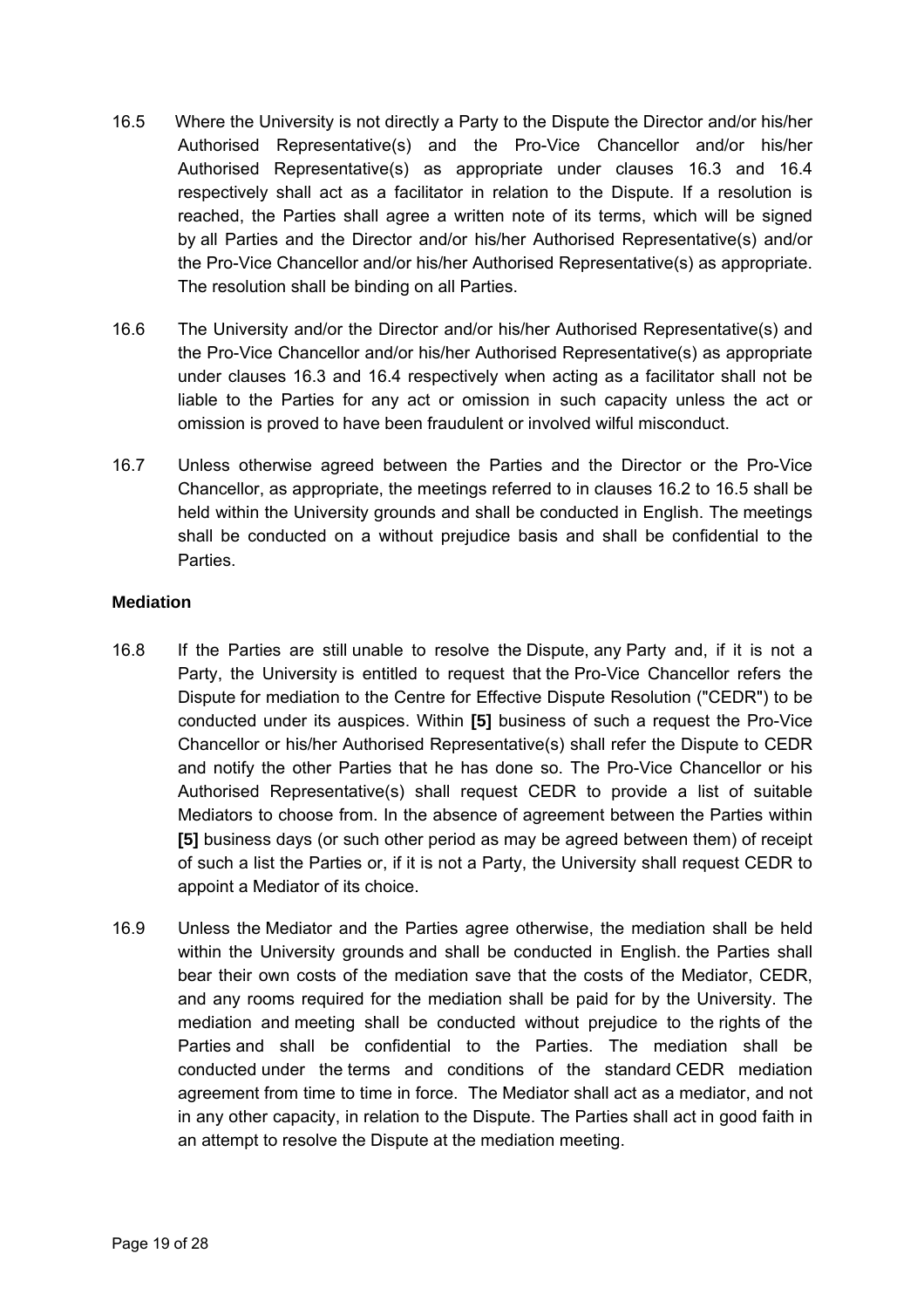- 16.10 If a resolution is reached, the Parties shall agree a written note of its terms, which will be signed by all Parties and the Mediator. The resolution shall be binding on all Parties and, if it is not a Party, a copy shall be provided to the University.
- 16.11 If in the opinion of the Mediator a resolution of the Dispute can not be arrived at within a reasonable amount of time and in any event within **[5]** working days of the conclusion of the meeting (unless the Parties and the Mediator agree to a longer period) the Mediator will declare the mediation at an end.
- 16.12 The Parties and the Authorised Representative(s) shall keep confidential to themselves and their professional advisors the existence and details of any proceedings pursuant to this clause 16 save to the extent such information is in the public domain (other than as a result of a breach of this clause 16) or to the extent disclosure is required by law or as is reasonably necessary to protect or pursue a legal right or remedy.

## **Arbitration**

- 16.13 In the event that the parties are unable to resolve the Dispute within **[10]** business days of the mediation coming to an end (or any extension of time agreed in writing for further negotiations) the Dispute shall be referred by any Party, and, if it is not a Party, the University shall be entitled to refer the Dispute, by notice in writing to, and to be finally resolved by, arbitration in accordance with the Rules of the London Court of International Arbitration ("LCIA") from time to time in force, which rules are deemed to be incorporated by reference into this clause. The seat, or legal place of arbitration shall be Reading. There shall be a sole arbitrator. The language used in the arbitration shall be English and the governing law shall be the substantive law of England and Wales.
- 16.14 The arbitrator shall be a senior barrister of at least 10 years call in private practice in barristers' Chambers in London specialising in English intellectual property and patent law ("the Arbitrator"). The Parties shall attempt to agree the identity of the Arbitrator between them. If the Parties fail to agree the identity of the Arbitrator within [**10]** business days (or any extension agreed in writing) any Party and, if it is not a Party, the University may request that the Arbitrator be appointed by the LCIA.

## **Applicable Law**

- 16.15 This Code of Practice is governed by the law of England and Wales.
- 16.16 Nothing in this clause 16 shall prohibit a Party from making an application to any Court of competent jurisdiction for the purpose only of seeking interim relief to protect any Intellectual Property Right or obligation of confidence. Any such application will not constitute a breach or waiver of this clause 16.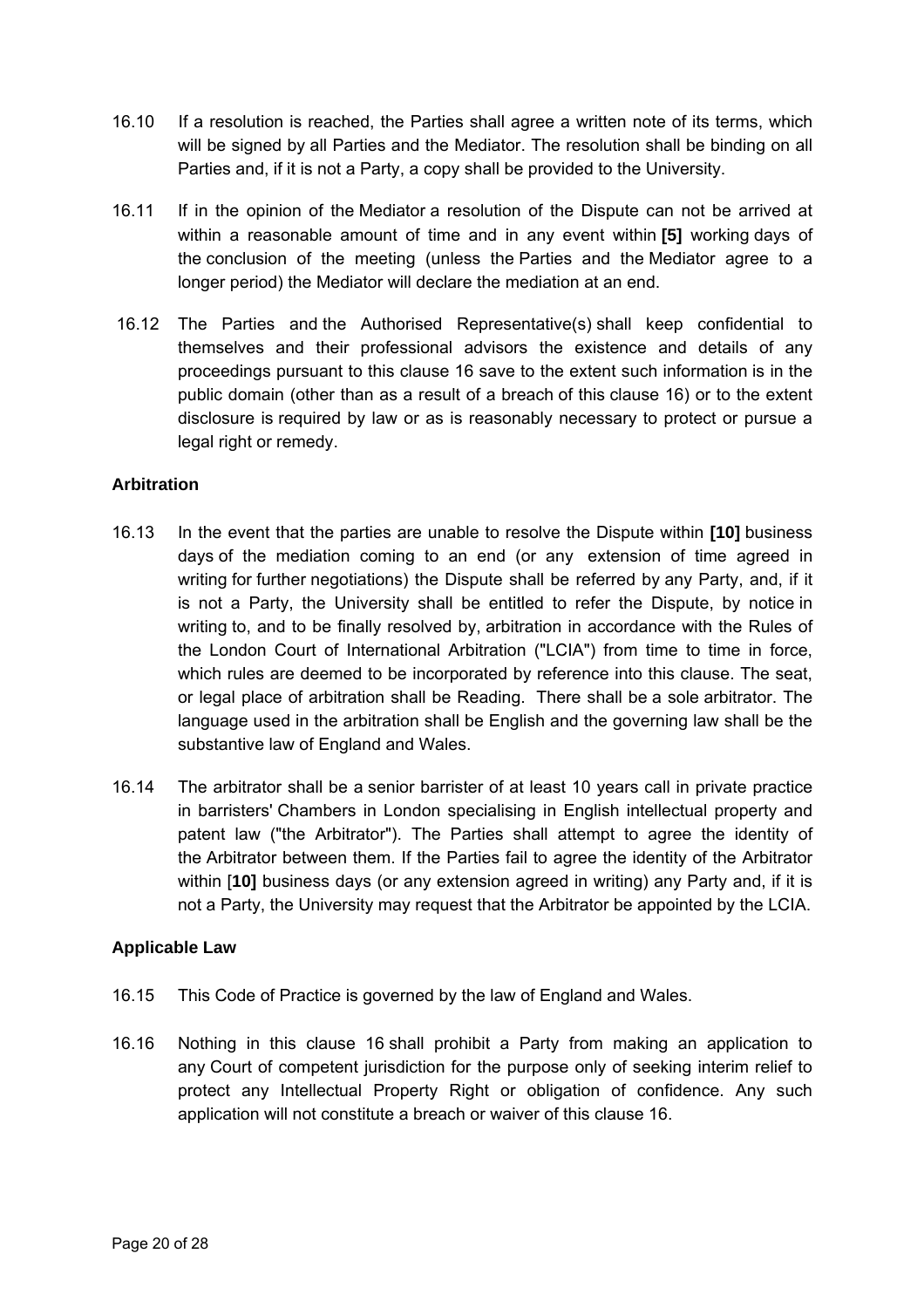## **Annex 1 Distribution of income and shares arising from commercialisation of University IP**

#### **1. General**

- A.1. The provisions in this Annex apply to determine the distribution between the University, the Creator(s) and the Creator(s) School of:
	- A.1.1. net income and net cash receipts (including cash receipts derived from shares which are not shares in a spin-out company); and
	- A.1.2. shares in a spin-out company,

arising from the commercialisation of University IP, whether by licensing, or assigning or spin-out arrangements.

A.2. The University acknowledges that special circumstances may arise in any particular commercialisation opportunity, which makes modification of these arrangements necessary or desirable. In such a case, these arrangements would be subject to review and, where agreed with the University and the Creator(s), subject to modification.

## **2. Distribution of net revenue**

- A.3. Entitlement to distribution of revenue and other cash payments is determined on the basis of the following:
	- A.3.1. "*Net Revenue* " means gross revenue and other cash receipts less deductible costs. Deductible costs are defined in Clause A.15 below; and
	- A.3.2. where instead of royalty or other cash payments the University is allocated shares in a company which is not a spin-out company, any income or other cash other cash receipts derived from such shares (or any sale of such shares) shall be treated as gross revenue for the purposes of this section 2 but the shares themselves will not be subject to distribution with the Creator(s) and/or the Creator(s)' School.
- A.4. As a general rule, but subject to review on a case by case basis and within the University's discretion, deductible costs which are recouped from gross revenue will be credited to the originating University budget (for example patent costs deducted from gross revenue will be credited to the University patent budget).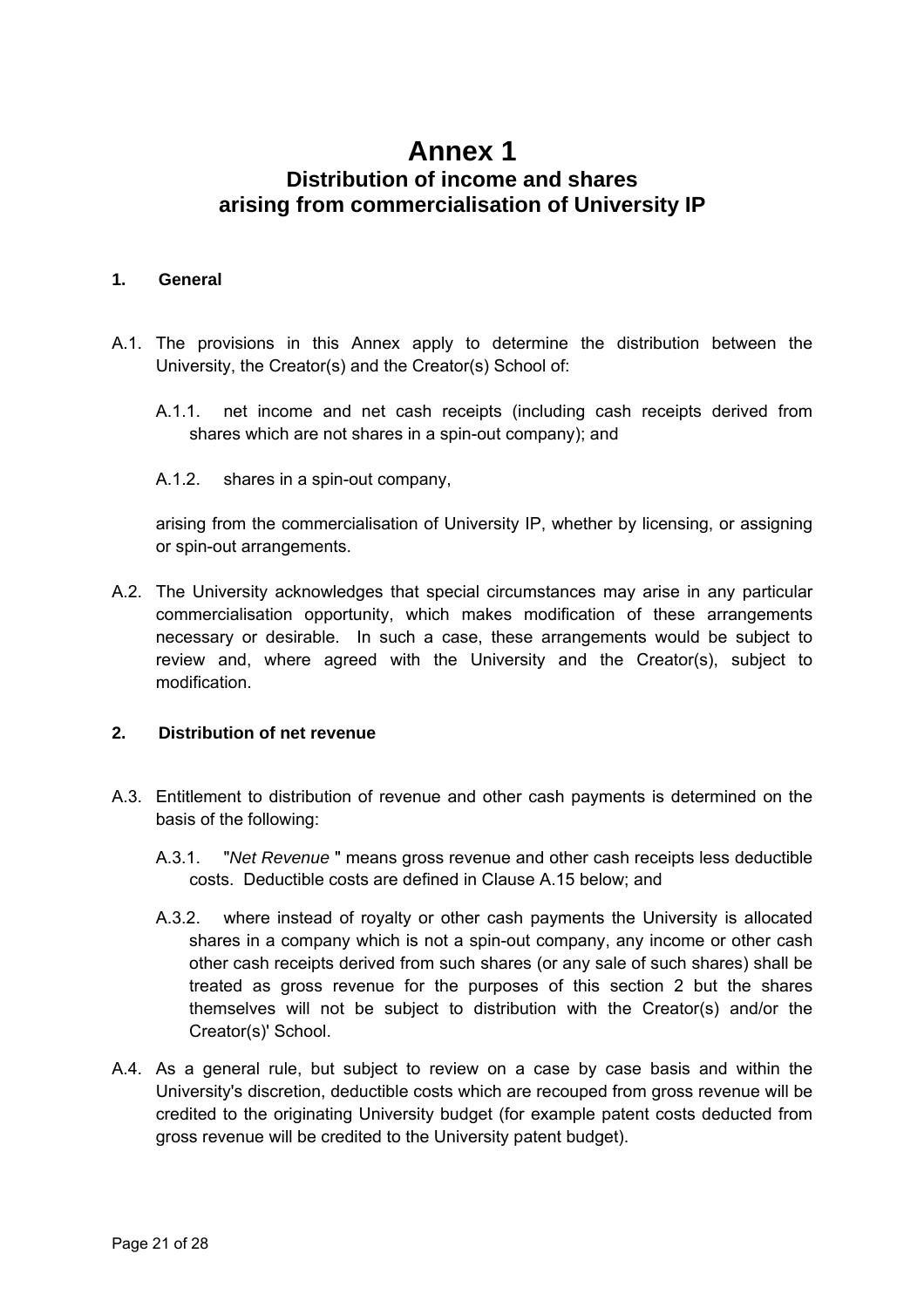- A.5. Any dispute relating to the treatment of any expenditure shall be referred for resolution in accordance with the Code of Practice, clause 16.
- A.6. The standard arrangements for distribution of Net Revenue are as follows:
	- A.6.1. Net Revenues will be shared between University central funds, the Creator(s) and the Creator'(s)' School(s) in accordance with the scale set out in clause A.8 below.
	- A.6.2. to determine a Creator's share:
		- A.6.2.1. Net Revenue generated from the commercialisation of all University IP related to a particular Technology will be aggregated, subject to any agreements in place prior to the Effective Date for the sharing of such revenue which shall continue to apply after the Effective Date . The scale referred to below shall apply to aggregate revenue generated from commercialisation of all the University IP related to a particular Technology and not by reference to each separate commercialisation activity.
- A.7. where more than one Creator is entitled to share in the revenue generated from a particular University IP commercialisation:
	- A.7.1. the Creators, in consultation with, and with the assistance where required of, their respective Heads of School will be responsible for determining and agreeing in writing as early as possible the split as between them of such share and shall notify the University's Academic Legal Services of such split;
	- A.7.2. the revenue allocation to each Creator will then be shared as between the University central funds, the Inventor and the Creator's School in accordance with the scale referred to in clause A.8 below.
- A.8. The Net Revenues will be shared between the Creator(s), the School and the University in accordance with the following scale (with the intent that the School's share is capped at £1,000,000):

| Net revenue            | Creator(s)<br>(to be allocated<br>between them in<br>accordance with<br>clause A.7.1) | <b>School</b> | <b>University</b> |
|------------------------|---------------------------------------------------------------------------------------|---------------|-------------------|
| first £5,000           | 100%                                                                                  | 0%            | $0\%$             |
| £5,001<br>£100,000     | 60%                                                                                   | 20%           | 20%               |
| £100,001<br>£3,043,000 | $\frac{1}{3}$                                                                         | $\frac{1}{3}$ | $\frac{1}{3}$     |
| over<br>£3,043,000     | $\frac{1}{3}$                                                                         |               | $^{2}/_{3}$       |

The accompanying Guide to this Code contains illustrations of the application of this clause.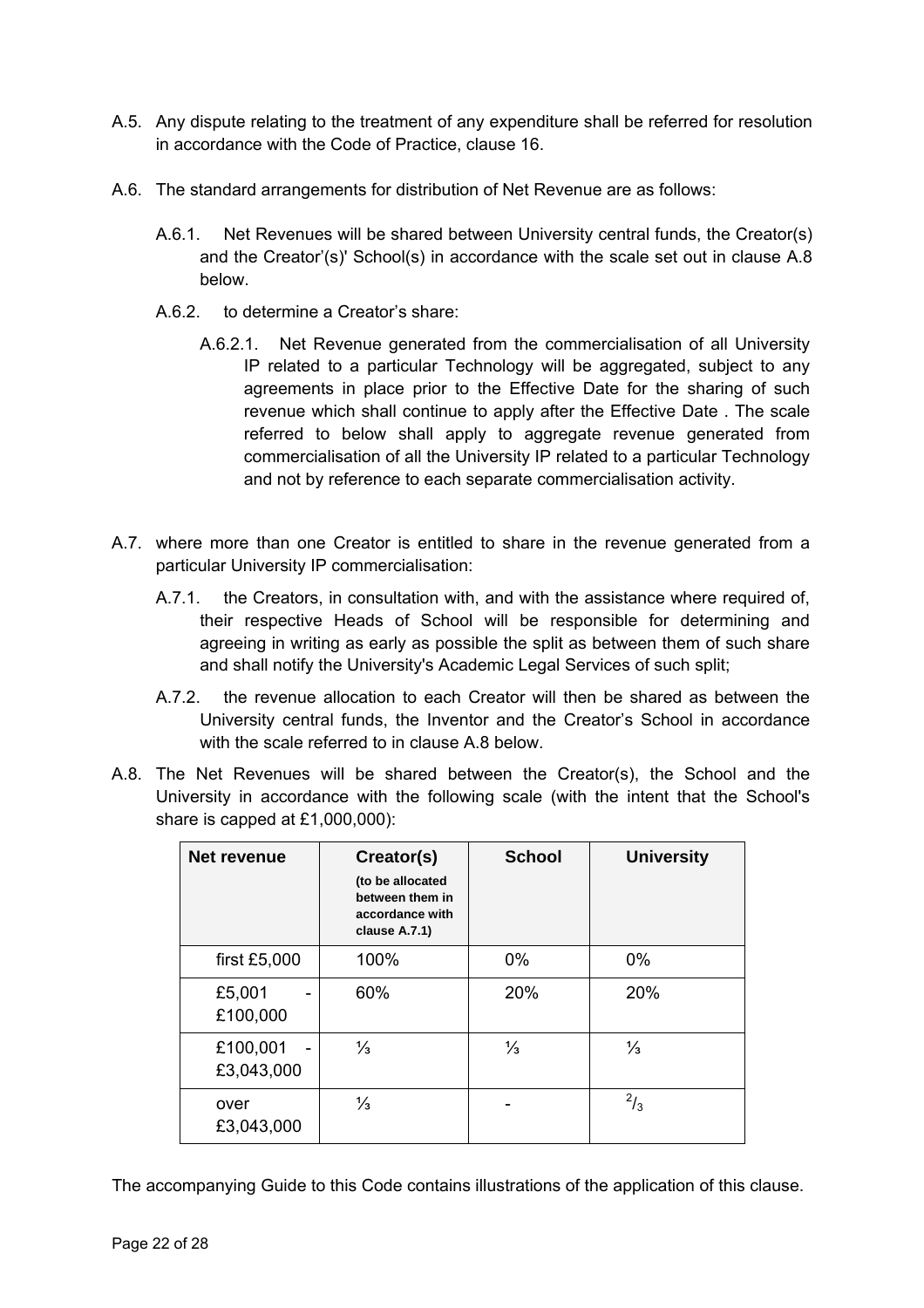- A.9. A Creator entitled to receive a share of the Net Revenues from commercialised IP in accordance with the above scale will continue to receive his/her share if he/she leaves the University until the Net Revenues cease. In the event that the Creator dies, the estate of the deceased will continue to receive his/her share.
- A.10. The Finance and Corporate Services Directorate will be responsible for distributing any Net Revenues in a timely manner.

## **3. Distribution of shares (equity)**

- A.11. This section 3 (clauses A.12 to A.15) sets out the standard arrangements for the distribution of shares arising from University IP commercialisation in a spin-out company.
- A.12. Where University IP is commercialised using a spin-out company, the Creator(s) will receive their share of the benefits as equity and not cash and the provisions of this section 3 shall apply, notwithstanding any income or other cash receipts to which the University may in addition be entitled arising from the IP commercialisation.
- A.13. The University acknowledges that special circumstances may arise in any particular commercialisation opportunity, which make modification of these arrangements necessary or desirable. In such a case, these arrangements would be subject to review and, where agreed with the University and the Creator(s), subject to modification.
- A.14. The standard arrangement is as follows:
	- A.14.1.1. the Creator (or, if more than one, the Creators together) and the University shall share in the equity in equal proportions;
		- A.14.1.2. where more than one Creator has created the IP, the Creators, in consultation with, and with the assistance where required of, their respective Heads of School and, where relevant, the other investors in the spin-out company, will be responsible for determining and agreeing in writing as early as possible the split as between them of such equity share and shall notify the University's Academic Legal Services Team of such split;
		- A.14.1.3. the shares shall be distributed as follows (with the intent that the spinout company does not fall to be treated as a subsidiary of the University):

| Creator(s)                                                                 | <b>University</b> |
|----------------------------------------------------------------------------|-------------------|
| (to be allocated<br>between them in<br>accordance with<br>clause A.14.1.2) |                   |
| 50%                                                                        | 50%               |

A.14.1.4. In certain circumstances, third parties may become entitled to equity participation in the company, eg. as a result of awards or grants made under other funding sources or where IP is jointly owned with a third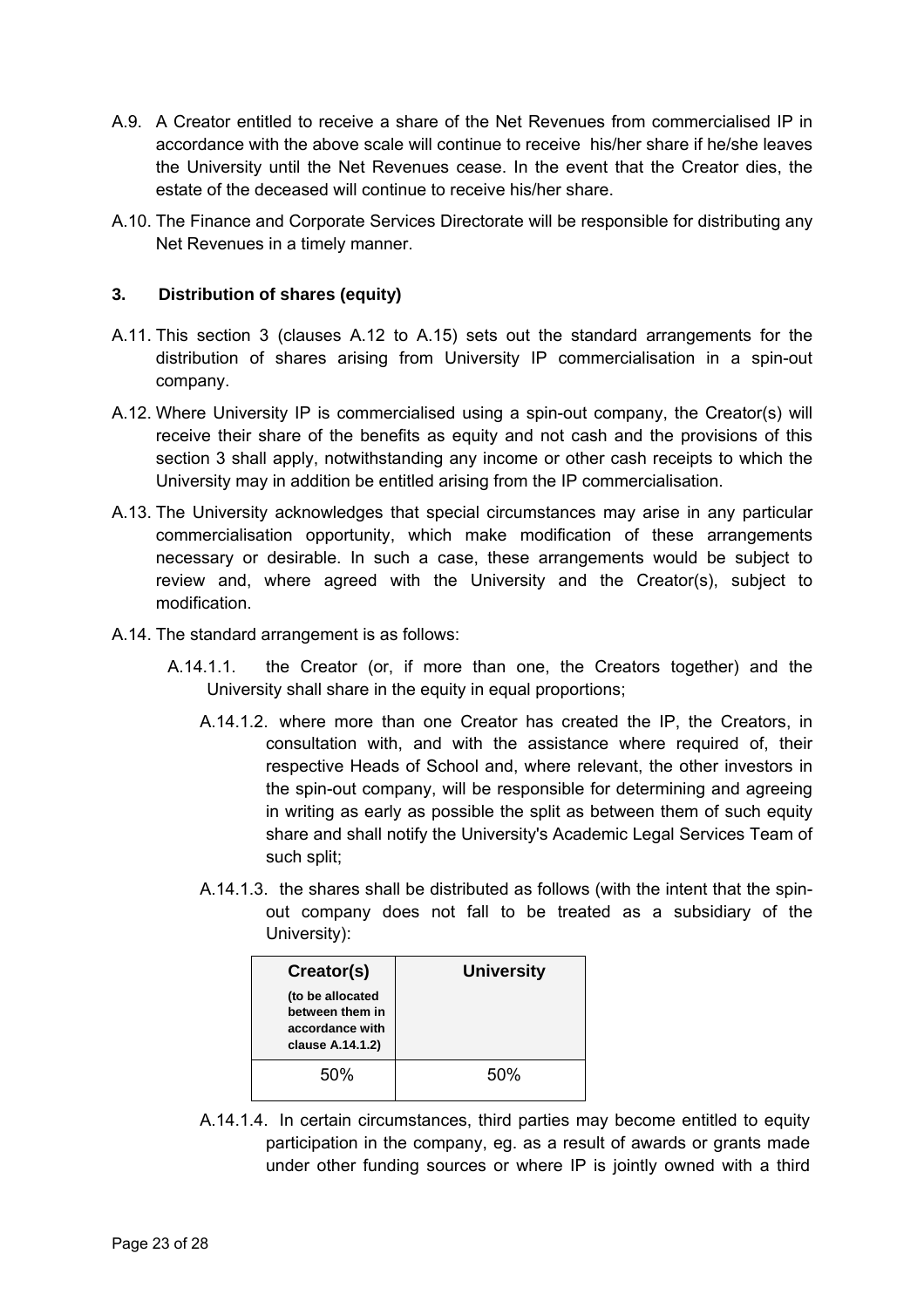party. In such circumstances, the percentages referred to above will be adjusted on a pro-rata basis based on the level of third party equity participation.

A.14.2. The University intends that the net sale proceeds (after recoupment of all University costs (including any applicable taxes)) from any future sale of the University's shares in any particular spin-out company and any dividends paid before sale would be divided equally between the University and the Creator(s)' School, but subject to an overall limit of £1,000,000 on the School's aggregate receipt (with any net sale proceeds (together with any dividends before sale) above such amount retained by University central funds).

## 4. **Deductible Costs**

- A.15. Subject as provided in paragraph A.15.2 below, the following categories of cost shall be deducted from gross revenue for the purposes of clause A.3:
	- A.15.1.1. all expenses paid outside the University, including patent agent fees, for the filing, prosecution and maintenance of intellectual property rights which are not reimbursable otherwise;
	- A.15.1.2. all external legal fees incurred in the commercialisation of the IP;
	- A.15.1.3. all external legal or other fees or costs expended on litigation or any arbitration or mediation in relation to the IP;
	- A.15.1.4. all applicable expenditure on insurance relating to the maintenance and enforcement of intellectual property rights;
	- A.15.1.5. all professional fees relating to the commercialisation of the IP;
	- A.15.1.6. all reasonable expenses incurred in connection with the commercialisation of the IP, e.g. travel made expressly for the purpose of meetings, negotiations etc;
	- A.15.1.7. salary and associated costs for staff employed specifically to provide ongoing support for a commercialisation activity;
	- A.15.1.8. any payment due to third parties, for example through revenue sharing agreements with sponsors of the research leading to the IP;
	- A.15.1.9. any sums payable under any then existing agreement (e.g. joint ventures, licences or assignments);
	- A.15.1.10. any repayments of grants, loans or subsidies for the purpose of commercialising the IP;
	- A.15.1.11. any applicable taxes;
	- A.15.1.12. any other expenditure that is agreed with the University and the Inventor(s).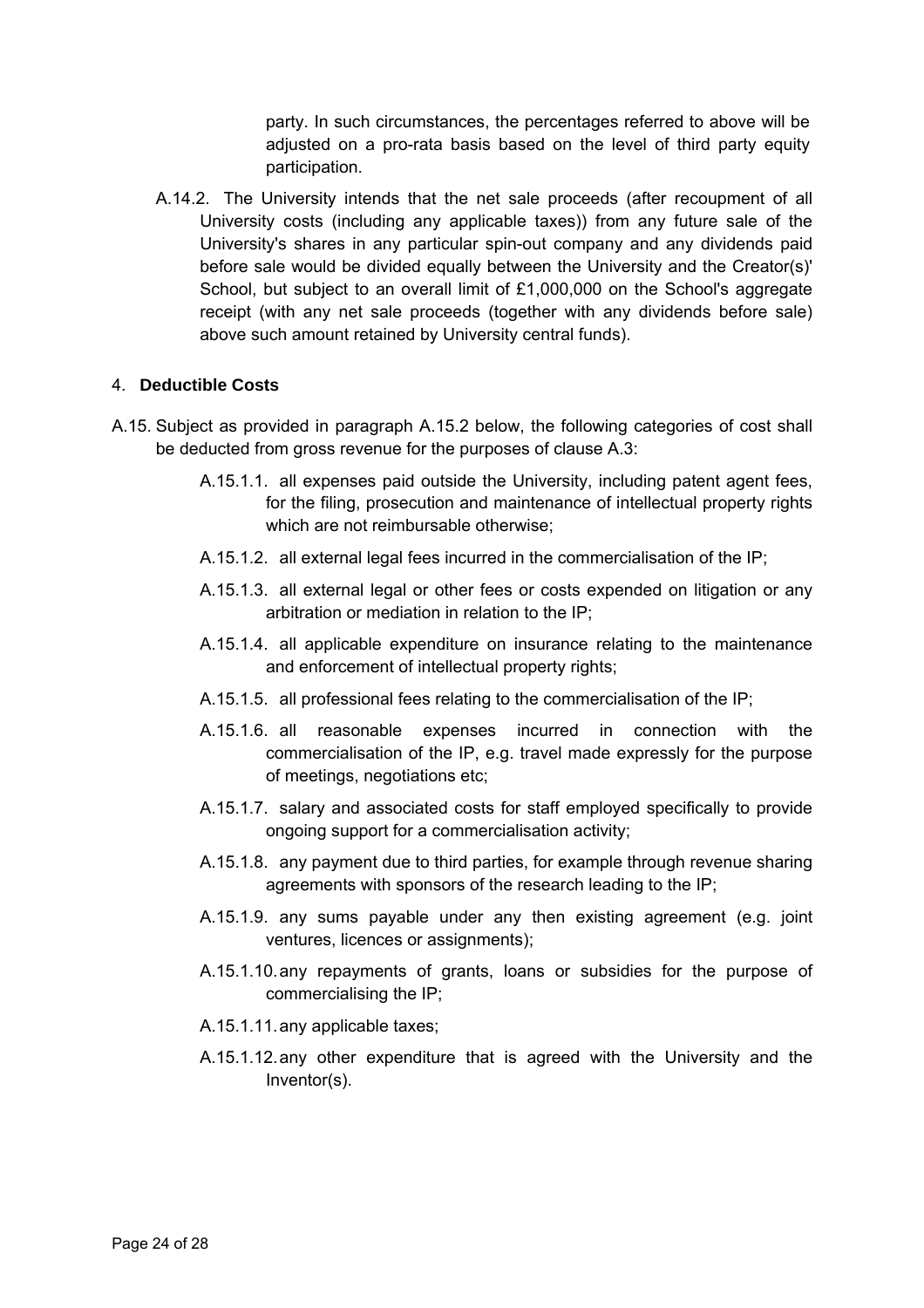- A.15.2. The following categories of cost shall not be deducted from gross revenue for the purposes of clause A.3:
	- A.15.2.1. any internal recharges for time spent by University staff unless a specific fee has been paid, or the time spent has been exceptional;
	- A.15.2.2. any departmental costs or charges relating to any use or provision of any equipment or facilities.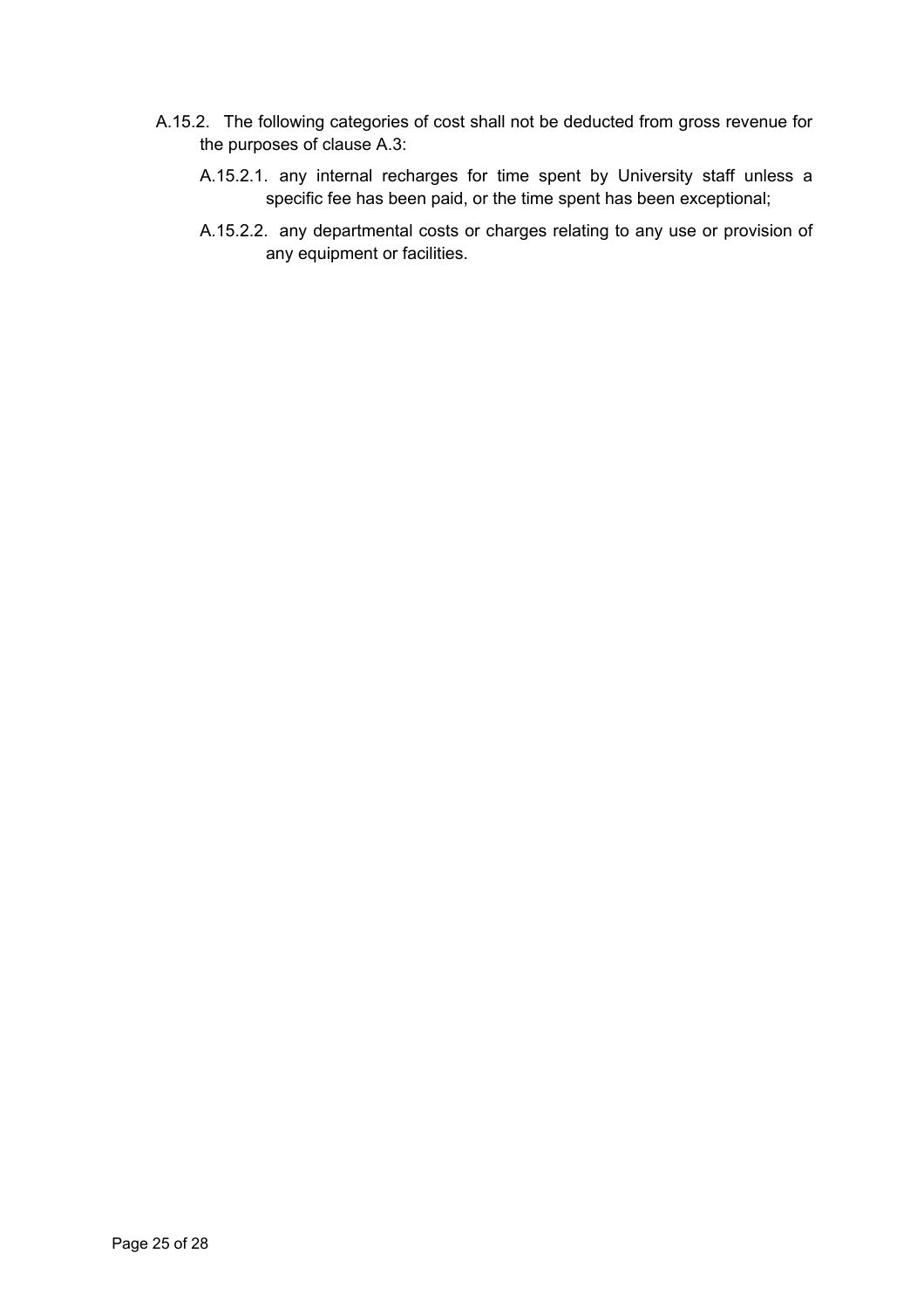# **Annex 2**

## **Definitions**

*Author(s)* means any person or persons who create a copyright work

*Creator(s)* means an Author or Inventor, i.e. any person or persons who have created an item of copyright or other item of IP or who have contributed to an invention.

*Effective Date* means the date this Code is stated to take effect.

*Intellectual Property* (IP) refers to creations of the mind; for example, research results, inventions, literary and artistic works, software, designs, etc. Like other forms of property, IP has an owner, can be bought, sold and licensed/rented, and is protected by law. Protection is provided by statutory rights known as Intellectual Property Rights (IPR).

*Intellectual Property* refers to the legal rights which safeguard the rights of *Right* (IPR) **Intellectual Property owners and creators**. There are many different IPR's, which apply to different forms of IP. Whilst there are some international agreements, IPR's are national or European rights, and some differences exist, and some countries have additional rights. Intellectual Property Rights in the UK include but are not limited to:

- **Patents** protect inventions, each embodying a new idea capable of being made or used by industry and involving a non-obvious inventive step, e.g. devices, DNA sequences, new chemical entities, some computer programs.
- **Plant Breeders' Rights** protect new varieties of plants or seeds, protected by
- **Copyright** protects literary and artistic works, films, videos, records, broadcasts and typographical arrangements, including computer software, electronic materials and web pages.
- **Registered Design Rights** protect designs and design drawings, mainly of aesthetic objects.
- **Unregistered Design Rights** protect engineering components, architectural drawings, etc.
- **Trade Marks** protect product brand names, company logos, etc.
- **Database Rights** protect collections of independent works, data or other material in electronic or paper form.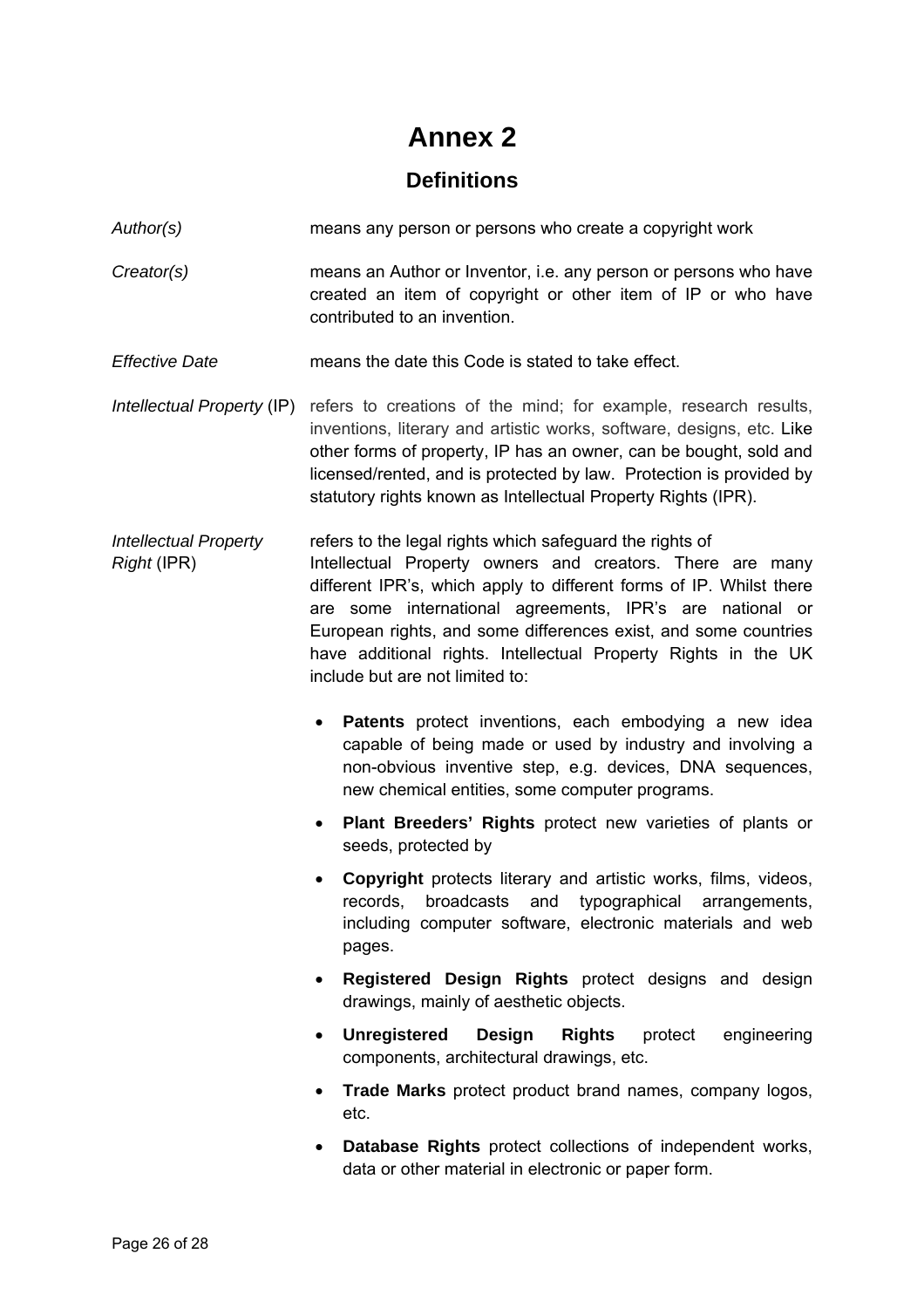|                                  | Rights in Know-How and other information, which include<br>trade secrets and background techniques, usually created<br>through confidentiality and other agreements.                                                                                                                                       |
|----------------------------------|------------------------------------------------------------------------------------------------------------------------------------------------------------------------------------------------------------------------------------------------------------------------------------------------------------|
|                                  | Other Rights may exist in different countries, for example,<br>$\bullet$<br>Utility Models or Petty Patents, and the details of some rights<br>may differ between countries. Expert advice should always be<br>sought from the IP Advisors in Research and Enterprise.                                     |
| Inventor(s)                      | means any person or persons who contributes to an invention,<br>such as a technical invention, software, design, or other item<br>which is novel or includes an inventive step.                                                                                                                            |
| <b>Research &amp; Enterprise</b> | means the department of the University containing Academic<br>Legal Services, Research and Enterprise Development, Strategic<br>Programmes and the Knowledge Transfer Partnership team,<br>which is responsible for managing and commercialising the<br>University's IP.                                   |
| School                           | means the School, Directorate, Self Financing Centre or unit to<br>which an individual is assigned in accordance with his/her contract<br>of employment or student registration.                                                                                                                           |
| staff                            | means individuals who are employed by the University under a<br>contract of employment whether fixed term or permanent,<br>including but not limited to Academic and Research, Professional<br>and Managerial, Academic and Administrative Support, and<br>Ancillary and Operational Support job families. |
| student                          | means any person registered as a full or part-time undergraduate,<br>or taught or research postgraduate student of the University, or<br>following any course as if such a student.                                                                                                                        |
| supervisor                       | means a member of academic staff responsible for supervising,<br>assisting, guiding, or in any other way monitoring a specified piece<br>of academic or research work, including assessments, by a<br>student.                                                                                             |

*Teaching and Learning Materials* 

material used for teaching and/or learning purposes including traditional paper based material and handouts, as well as presentations, slides, digital media, web based and electronic content, broadcasts, video and audio materials, and software.

*Technology* means a bundle of Intellectual Property, protected by various rights, which are commercialised together and are given a D0xxxx number in the Academic Legal Services records; for example if several patents, copyright items and know-how are licensed together then they count as one Technology, or if the same (or